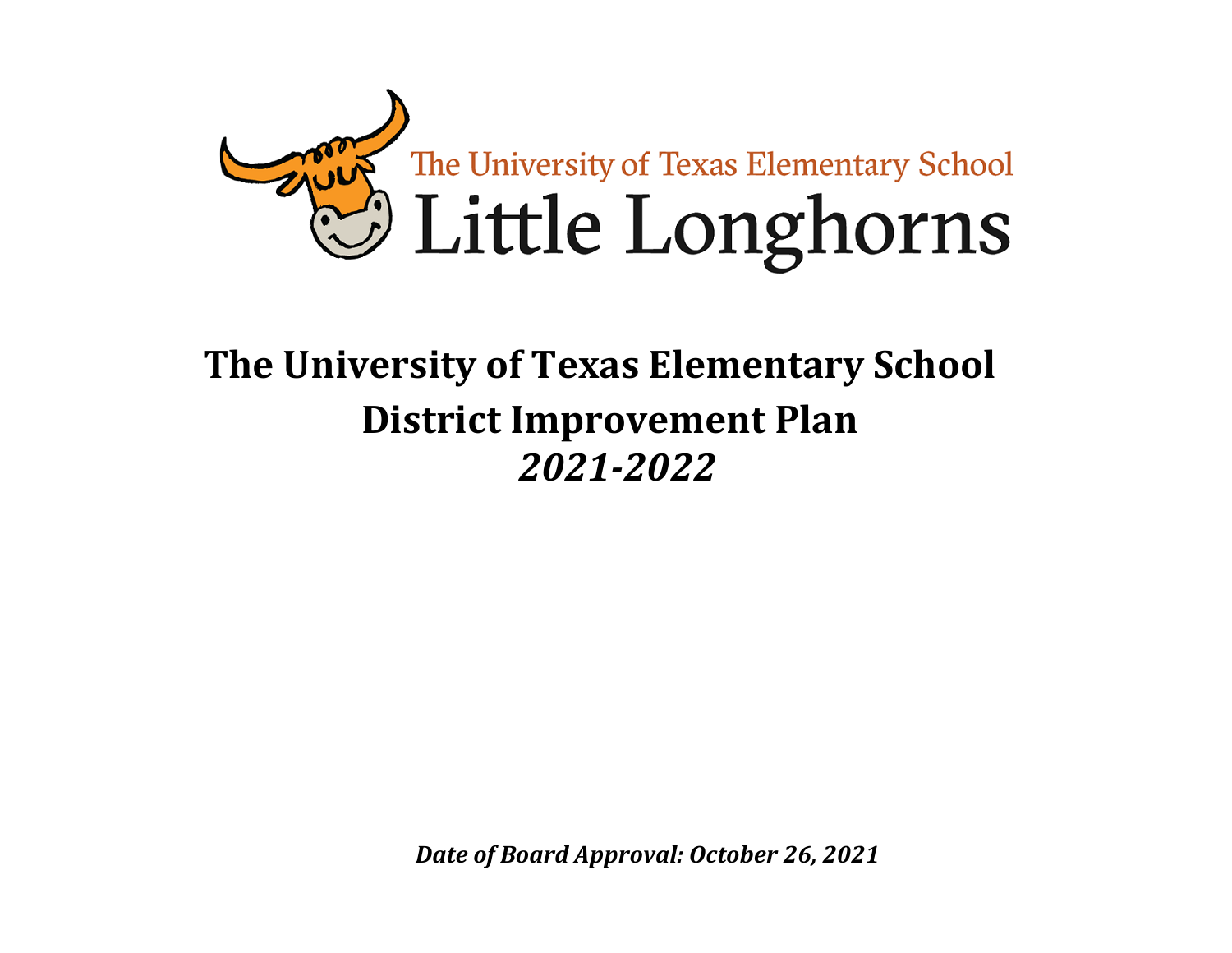# **Legal References**

- *Each school district shall have a district improvement plan that is developed, evaluated, and revised annually, in accordance with district policy, by the superintendent with the assistance of the districtlevel committee. (Section 11.251 of the Texas Education Code)*
- *Each school year, the principal of each school campus, with the assistance of the campus-level committee, shall develop, review, and revise the campus improvement plan for the purpose of improving student performance for all student populations, including students in special education programs under Subchapter A, Chapter 29, with respect to the student achievement indicators adopted under Section 39.051 and any other appropriate performance measures for special needs populations. (Section 11.253 of the Texas Education Code)*

# **UTES Mission Statement**

To develop students into lifelong learners through rigorous, research-based curricula, individualized instruction, high expectations, and a nurturing environment that includes parental and community involvement; to provide opportunities for professional development and outreach for The University of Texas at Austin's academic units; and to serve as a model of an exemplary educational program for diverse learners.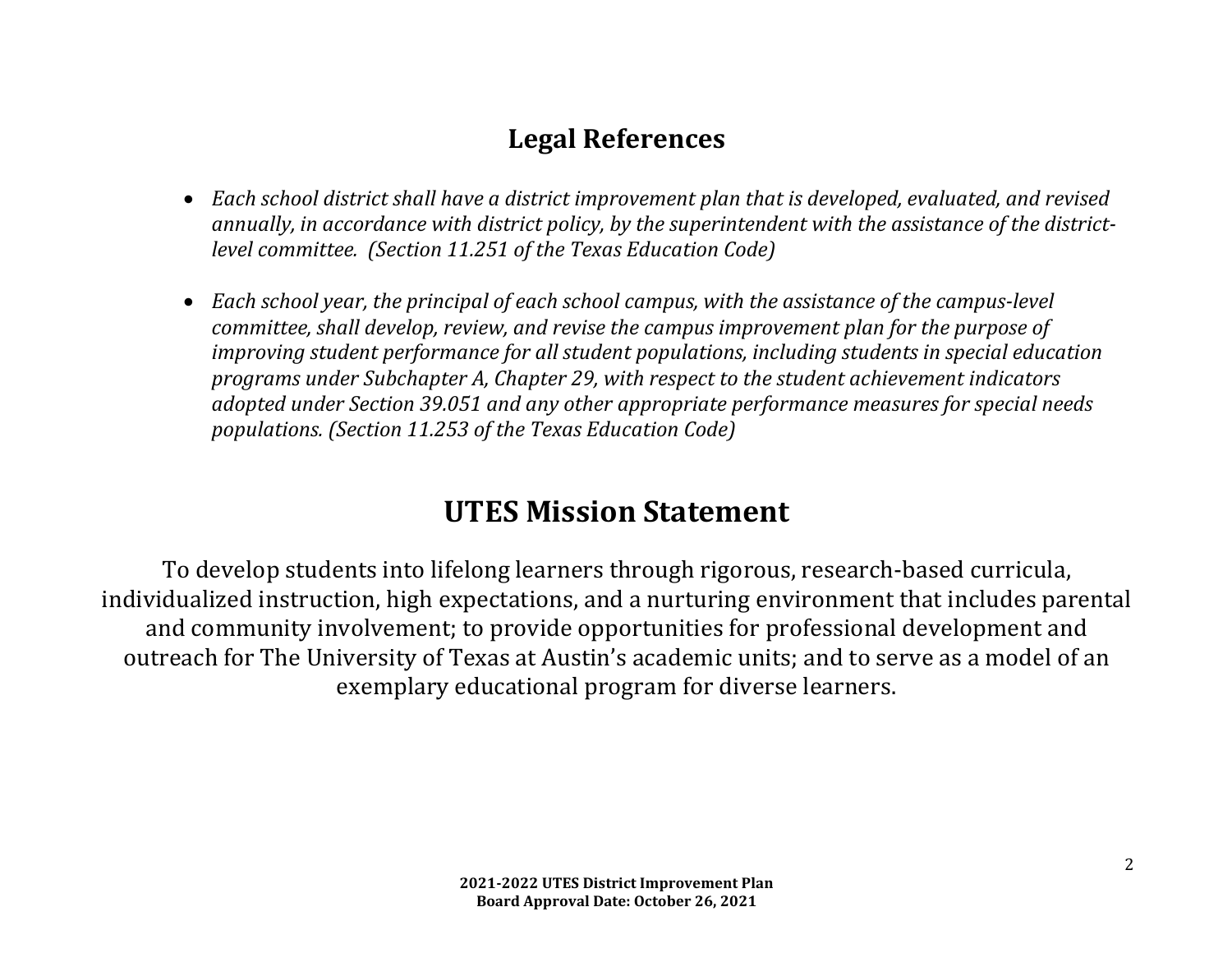#### **The University of Texas Elementary School Management Board**

The Sponsoring Entity and Charter Holder of The University of Texas Elementary School is The University of Texas at Austin. The Board of Regents of the University of Texas System is the Governing Body for UTES. Responsibility for oversight and supervision of the charter school has been delegated from the President to Vice President of the Division of Diversity and Community Engagement.

#### **About the Management Board:**

The Management Board of The University of Texas Elementary School is appointed by the President of The University of Texas. The Board's role is to advise and make recommendations to the Vice President of the Division of Diversity and Community Engagement on matters related to the management, operation, and accountability of UTES that include but are not limited to:

- Implementation and evaluation of long and short term policy and programs of UTES to assure its continuous improvement and educational excellence;
- The annual operating and capital budgets;
- Recruitment and selection of Superintendent candidates; recommendation of finalists to the Vice President;
- Generation of Management Board nominees; recommendations of new Board appointees to the President;
- Monthly monitoring of budgets to identify and explore significant variances;
- Contracts, Student Information Guide, and the Student Code of Conduct;
- The annual external audit of UTES financial statements;
- Review and make recommendations concerning the annual report submitted to the President of The University of Texas at Austin;
- Review parental grievances that the Superintendent is unable to resolve at the school level.

#### **Members of the Management Board**

Sherry Field – Chair Kathy Armenta – Member Shasta Buchanan – Member Felipe Estrada – Member Alexandra Eusebi-Member Cynthia Franklin – Member Scott Gray – Member Terrance Green-Member J.E. Johnson-Member James Kallison-Member Bill Lasher – Member Victor Saenz – Member Starla Simmons – Member Sharon Vaughn- Member Mark J. Williams - Member Melissa M. Chavez, Ph.D., Superintendent – Non-Voting

#### *DISTRICT INFORMATION*

*Superintendent: Dr. Melissa Chavez Deputy Superintendent: Dr. Nicole Whetstone Principal: Mrs. Lily Dominguez Financial Manager: Mrs. Jenny Davis Human Resource Manager: Mr. Bob Micks Title One Coordinator: Mr. Bob Micks Address: 2200 East 6th Street, Austin, TX 78702 Phone: 512- 495-3300*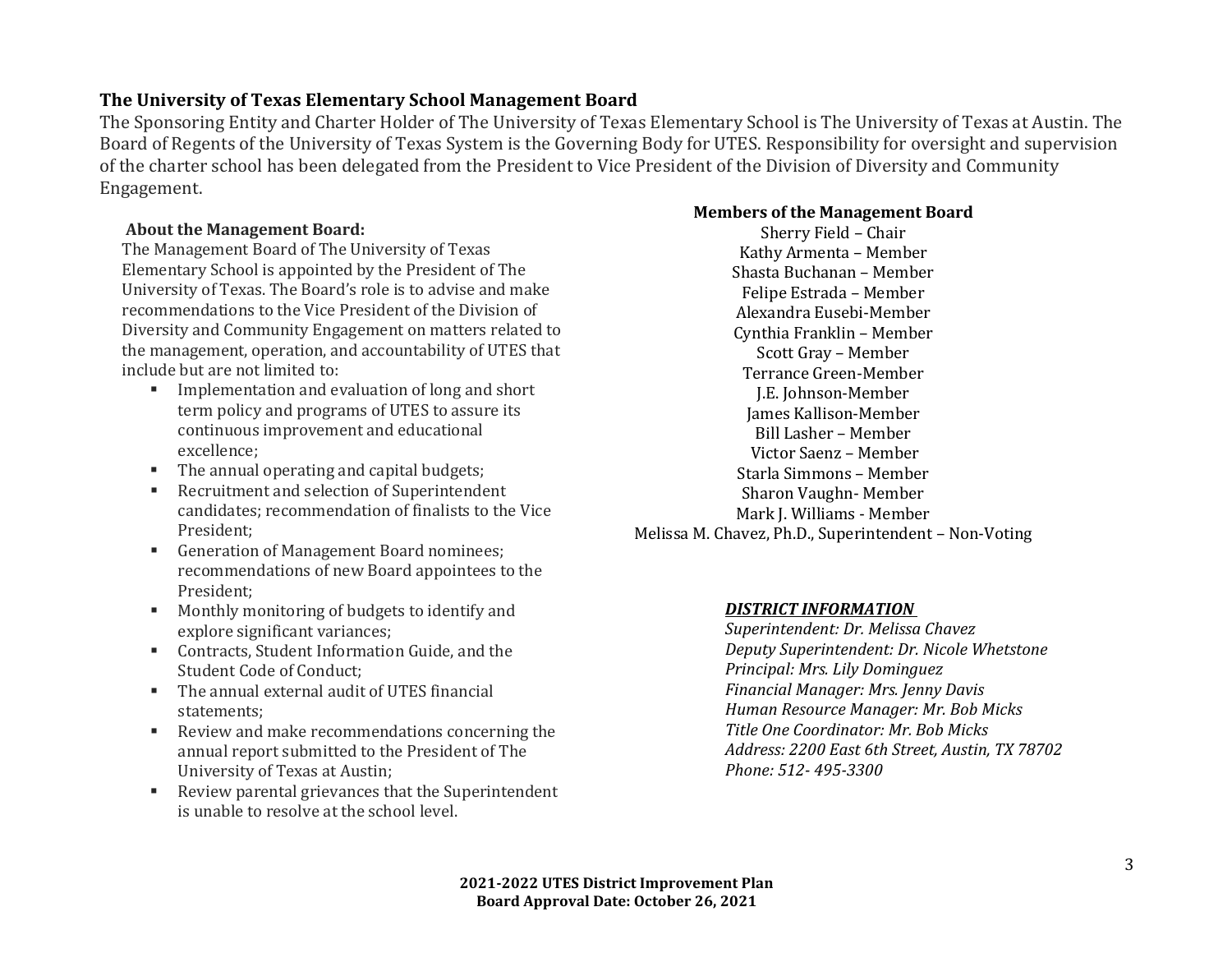| <b>Name</b>             | <b>Position</b><br>(Parent, Business, Community,<br>Teacher, etc.) | <b>Signature</b>                   |
|-------------------------|--------------------------------------------------------------------|------------------------------------|
| Nicole Whetstone, Ph.D. | Deputy Superintendent                                              | DocuSigned by:<br>Mede Whitstone   |
| <b>Lily Dominguez</b>   | Principal                                                          | DocuSigned by:<br>lily Dominguez   |
| Noura Wakim             | Teacher-Intervention                                               | DocuSigned by:<br>Noura Wakim      |
| Sean Byrne              | Teacher-PreK                                                       | DocuSigned by:<br>Stan Binu        |
| Emelinda Baillo         | Special Education Teacher                                          | <b>DocuSigned by:</b><br>grughills |
| Maria Figueroa          | Teacher-Dyslexia                                                   | DocuSigned by:<br>Maria Figueroa   |
| Jenny Davis             | <b>UTES Financial Manager</b>                                      | DocuSigned by:<br>Jenny Davis      |
| Kameron Koeffler        | Teacher-5th Grade                                                  | DocuSigned by:<br>kamıron koıfflır |
| Lucy McCoy              | Teacher-2 <sup>nd</sup> Grade                                      | DocuSigned by<br>lwy Meloy         |
| Andrea Holman           | Parent Representative                                              | DocuSigned by<br>20.54             |
| Anna Kehl               | Parent Representative                                              | Docutigned by:<br><b>水砂</b>        |
| Scott Gray              | Parent Representative                                              | DocuSigned by:<br>$4/7 -$          |
| Jessica Loredo          | Parent Representative                                              | DocuSigned by<br>AC                |
| Shana Chung             | YMCA Community Member                                              | DocuSigned by:<br>Shana (tumg      |
| Dr. Shanae T. Riley     | <b>Business Representative</b>                                     | DocuSigned by<br>D 8 P             |

# District/Campus Improvement Planning and Decision-Making Committee

2021-2022 District Improvement Plan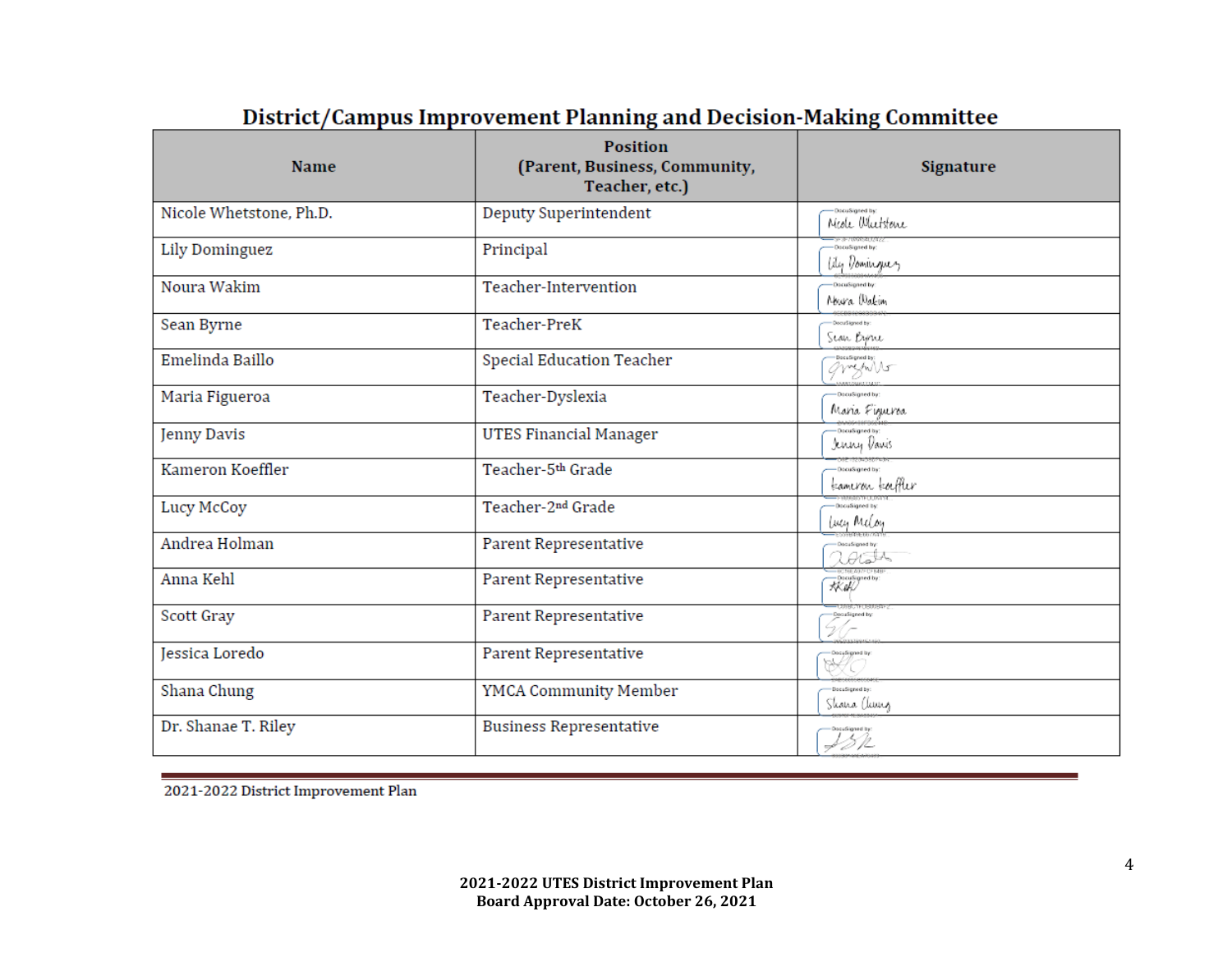#### **THE STATE OF TEXAS PUBLIC EDUCATION MISSION AND ACADEMIC GOALS**

The mission of the public education system of this state is to ensure that all Texas children have access to a quality education that enables them to achieve their potential and fully participate now and in the future in the social, economic, and educational opportunities of our state and nation. That mission is grounded on the conviction that a general diffusion of knowledge is essential for the welfare of this state and for the preservation of the liberties and rights of citizens. It is further grounded on the conviction that a successful public education system is directly related to a strong, dedicated, and supportive family and that parental involvement in the school is essential for the maximum educational achievement of a child.

#### **THE STATE OF TEXAS PUBLIC EDUCATION GOALS**

- **GOAL 1**: The students in the public education system will demonstrate exemplary performance in the reading and writing of the English language.<br>**GOAL 2**: The students in the public education system will demonstrate exempl
- **GOAL 2:** The students in the public education system will demonstrate exemplary performance in the understanding of mathematics.<br>**GOAL 3:** The students in the public education system will demonstrate exemplary performance
- **GOAL 3:** The students in the public education system will demonstrate exemplary performance in the understanding of science.<br>**GOAL 4:** The students in the public education system will demonstrate exemplary performance in
- The students in the public education system will demonstrate exemplary performance in the understanding of social studies.

#### **THE STATE OF TEXAS PUBLIC EDUCATION OBJECTIVES**

- **OBJECTIVE 1:** Parents will be full partners with educators in the education of their children.<br>**OBJECTIVE 2:** Students will be encouraged and challenged to meet their full educational potential
- **OBJECTIVE 2:** Students will be encouraged and challenged to meet their full educational potential.<br>**OBIECTIVE 3:** Through enhanced dropout prevention efforts, all students will remain in school unt
- **OBJECTIVE 3:** Through enhanced dropout prevention efforts, all students will remain in school until they obtain a high school diploma.<br>**OBJECTIVE 4:** A well-balanced and appropriate curriculum will be provided to all stud
- **OBJECTIVE 4:** A well-balanced and appropriate curriculum will be provided to all students.<br>**OBJECTIVE 5:** Educators will prepare students to be thoughtful, active citizens who have an
- **OBJECTIVE 5:** Educators will prepare students to be thoughtful, active citizens who have an appreciation for the basic values of our state and national heritage and who can understand and productively function in a free enterprise society.
- **OBJECTIVE 6:** Qualified and highly effective personnel will be recruited, developed, and retained.<br>**OBJECTIVE 7:** The state's students will demonstrate exemplary performance in comparison to nat
- **OBJECTIVE 7:** The state's students will demonstrate exemplary performance in comparison to national and international standards.<br>**OBIECTIVE 8:** School campuses will maintain a safe and disciplined environment conducive to
- **OBJECTIVE 8:** School campuses will maintain a safe and disciplined environment conducive to student learning.<br>**OBJECTIVE 9:** Educators will keep abreast of the development of creative and innovative techniques in instruct
- **OBJECTIVE 9:** Educators will keep abreast of the development of creative and innovative techniques in instruction and administration using those techniques as appropriate to improve student learning.
- **OBJECTIVE 10:** Technology will be implemented and used to increase the effectiveness of student learning, instructional management, staff development, and administration.

#### **TEA COMMISSIONER'S STRATEGIC PRIORITIES:**

| Recruit, support, retain | Build a foundation  | Connect high school   | Improve low-       |
|--------------------------|---------------------|-----------------------|--------------------|
| teachers & principals    | of reading and math | to career and college | performing schools |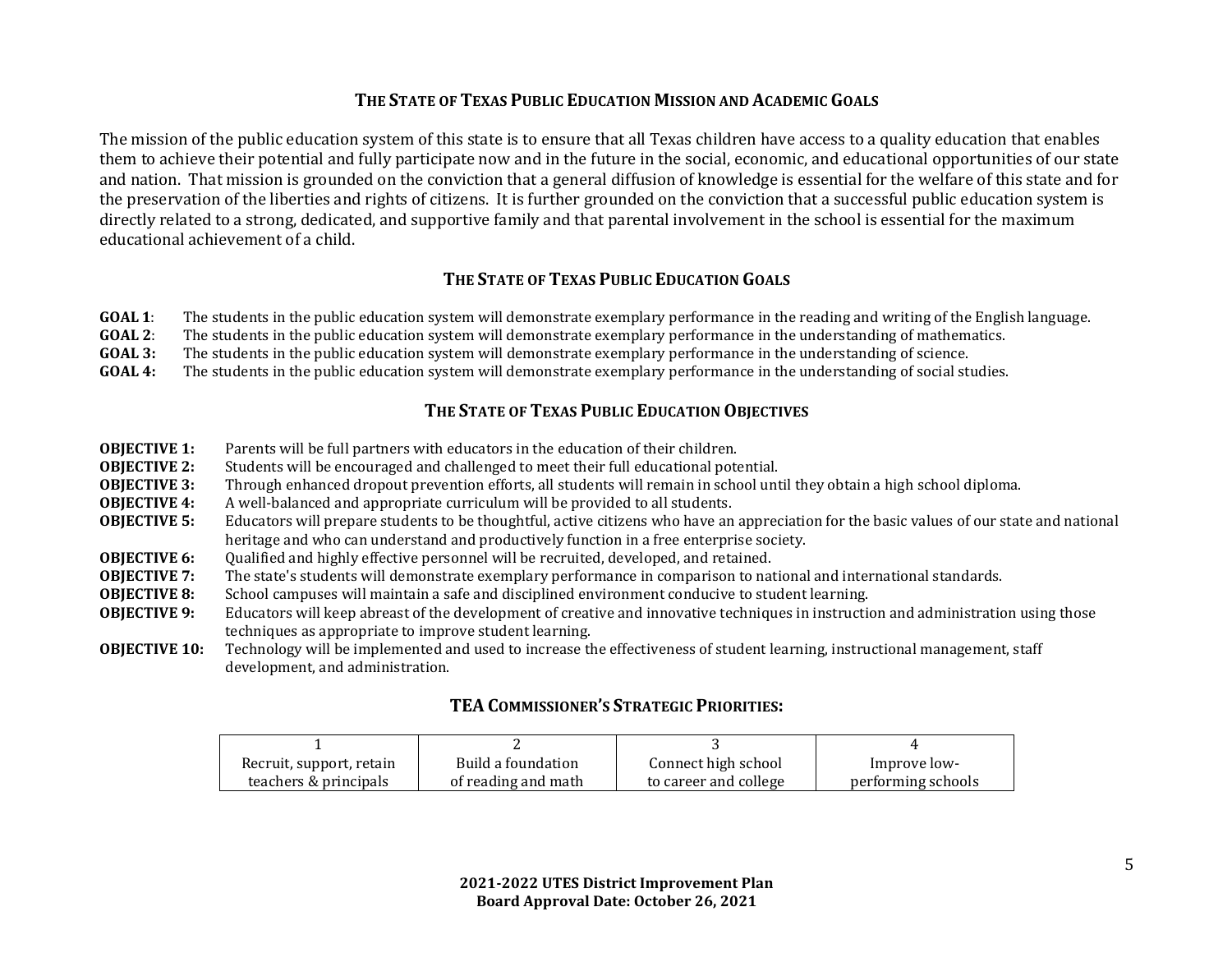### **DISTRICT ESSA REQUIREMENTS**

**Equity Plan** *[ESSA Sec. 1112(b)(2)]*:

- After examining the data, our district does not have an equity gap as compared to the state average.
- We are a district of one campus. It has however been difficult to retain teachers in our charter school because they do not have an opportunity to move up in the field to make more money within our district. These teachers will move to an ISD to get a district level position.
- Strategies for maintaining teachers
	- o Funding set aside for professional development for instructional leadership.
	- o Provide stipends for National Board certification.

#### **Poverty Criteria [Sec. 1112(b)(4)]:**

The University of Texas Elementary School determines Title I eligibility and rank/serve order through the most recent census data and at-risk percentage.

#### **School wide Programs [Sec. 1112(b)(5)]:**

- 1. A comprehensive needs assessment of the entire district/school (including taking into account the needs of migratory children as defined in section 1309(2)) that is based on information which includes the achievement of children in relation to the State academic content standards and the State student academic achievement standards described in section 1111(b)(1).
- 2. School-wide reform strategies that provide opportunities for all children to meet the State's proficient and advanced levels of student academic achievement, use effective methods and instructional strategies that are based on scientifically based research, and that include strategies to address the needs of all children in the school, but particularly the needs of low-achieving children and those at risk of not meeting the State student academic achievement standards who are members of the target population of any program that is included in the school-wide program.
- 3. Instruction by highly qualified teachers.
- 4. In accordance with section 1119 and subsection (a)(4), high-quality and ongoing professional development for teachers, principals, and paraprofessionals and, if appropriate, pupil services personnel, parents, and other staff to enable all children in the school to meet the State's student academic achievement standards.
- 5. Strategies to attract high-quality teachers to high-need schools.
- 6. Strategies to increase parental involvement in accordance with section 1118, such as family literary services.
- 7. Plans for assisting preschool children in the transition from early childhood programs, such as Head Start, Even Start, Early Reading First, or a State-run preschool program, to local elementary school programs.
- 8. Measures to include teachers in the decisions regarding the use of academic assessments described in section 1111(b)(3) in order to provide information on, and to improve, the achievement of individual students and the overall instructional program.
- 9. Activities to ensure that students who experience difficulty mastering the proficient or advanced levels of academic achievement standards required by section 1111(b) (1) shall be provided with effective, timely additional assistance which shall include measures to ensure that student difficulties are identified on a timely basis and to provide sufficient information on which to base effective assistance.
- 10. Coordination and integration of Federal, State, and local services and programs, including programs supported under this Act, violence prevention programs, nutrition programs, housing programs, Head Start, adult education, vocational and technical education, and job training.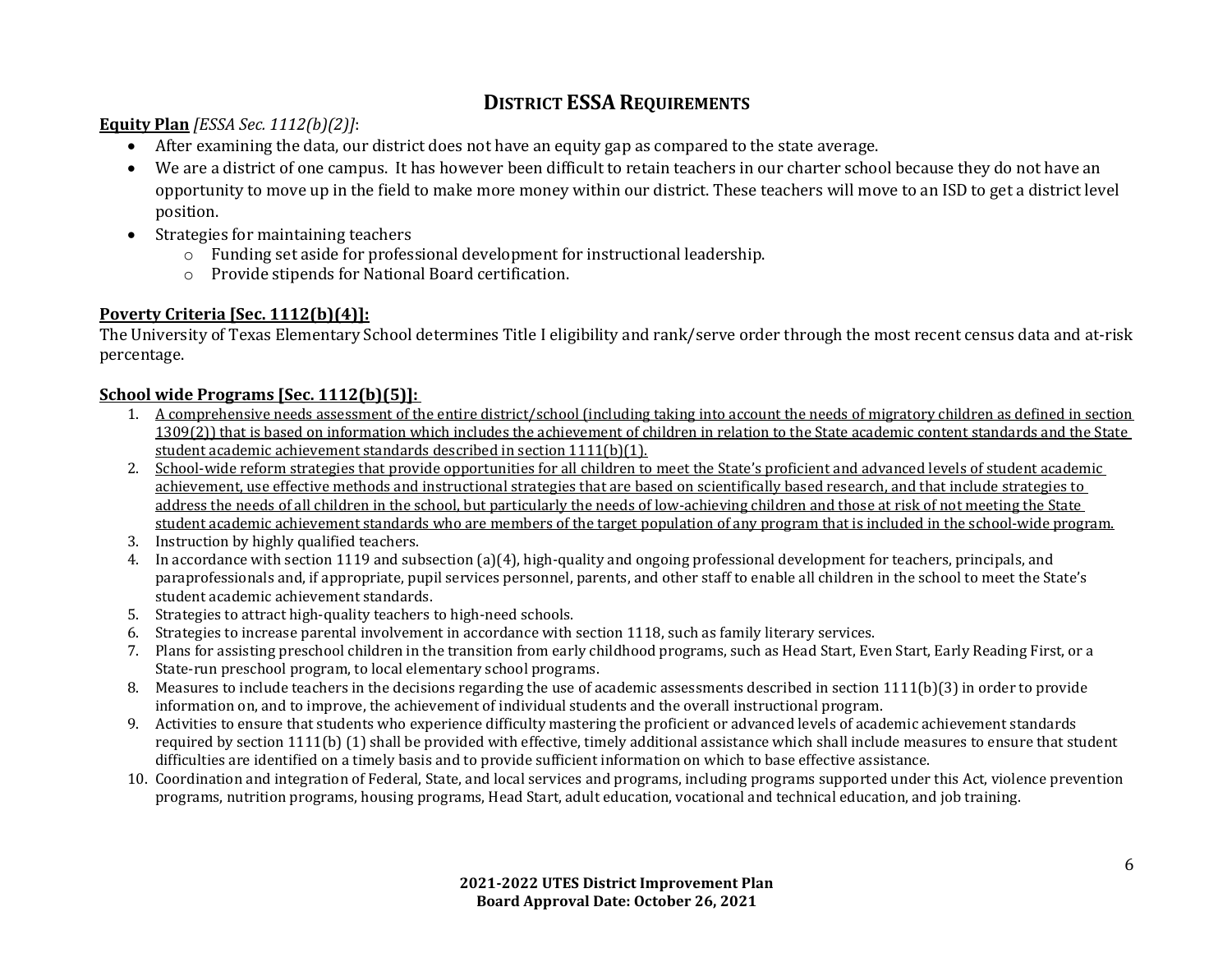# **State Compensatory Education**

# State of Texas Student Eligibility Criteria:

A student under 21 years of age and who:

- 1. Is in prekindergarten grade 3 and did not perform satisfactorily on a readiness test/assessment given during the current school year.
- 2. Is in grades 7-12 and did not maintain a 70 average in two or more subjects in the foundation curriculum during a semester in the preceding or current school year OR is not maintaining a 70 average in two or more foundation subjects in the current semester.
- 3. Was not advanced from one grade to the next for one or more school years (students in pre-k and k that are retained at parent request are not considered at-risk).
- 4. Did not perform satisfactorily on a state assessment instrument, and has not in the previous or current school year performed on that instrument or another appropriate instrument at a level equal to at least 110 percent of the level of satisfactory performance on that instrument
- 5. Is pregnant or is a parent<br>6. Has been placed in an AEI
- 6. Has been placed in an AEP during the preceding or current school year<br>7. Has been expelled during the preceding or current school year
- 7. Has been expelled during the preceding or current school year<br>8. Is currently on parole, probation, deferred prosecution, or othe
- 8. Is currently on parole, probation, deferred prosecution, or other conditional release<br>9. Was previously reported through PEIMS to have dropped out of school
- 9. Was previously reported through PEIMS to have dropped out of school 10. Is a student of limited English proficiency
- 10. Is a student of limited English proficiency<br>11. Is in the custody or care of DPRS or has, du
- 11. Is in the custody or care of DPRS or has, during the current school year, been referred to DPRS
- 12. Is homeless<br>13. Resided in the
- 13. Resided in the preceding school year or resides in the current school year in a residential placement facility in the district, including a detention facility, substance abuse treatment facility, emergency shelter, psychiatric hospital, halfway house, or foster group home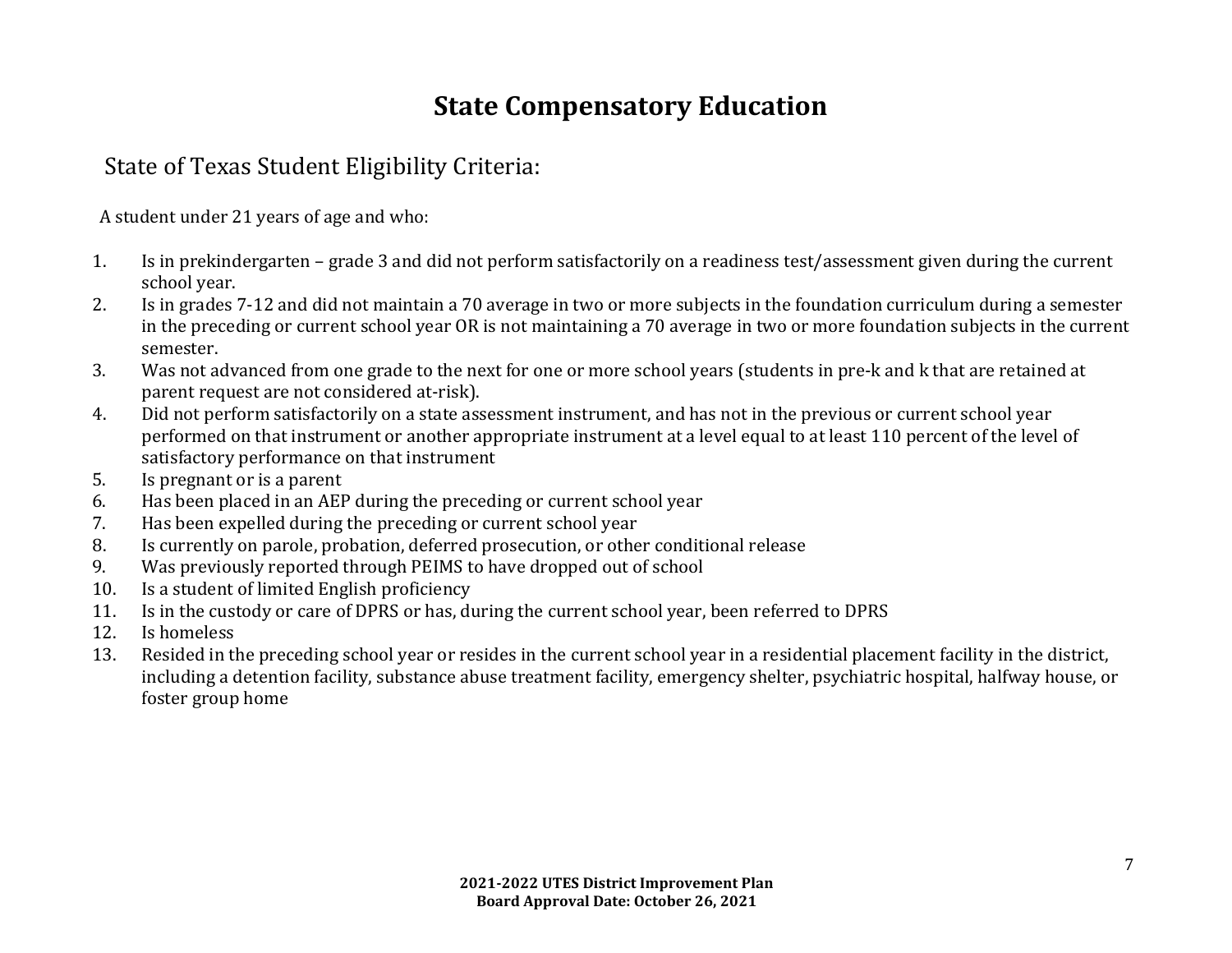### **State Compensatory Education**

This district has written policies and procedures to identify the following:

- Students who are at-risk of dropping out of school under state criteria
- Students who are at-risk of dropping out of school under local criteria
- How students are entered into the SCE program
- How students are exited from the SCE program
- The cost of the regular education program in relation to budget allocations per student and/or instructional staff per student ratio.

Total FTEs funded through SCE at this District/Campus: 2.5

The process we use to identify students at-risk is:

*For grades K-5 the camps reviews DIBELS, Beginning of the Year benchmark data to determine which student meet Response to Intervention Criteria of more than 1 grade below or repeating a grade level. Student progress on DIBLES, curriculum-based assessments in math are reviewed every 9 weeks in RTI meetings.*

The process we use to exit students from the SCE program who no longer qualify is: *Students who progress to grade level performance in their area of need are exited from receiving additional Tier 3 support from campus interventionist.*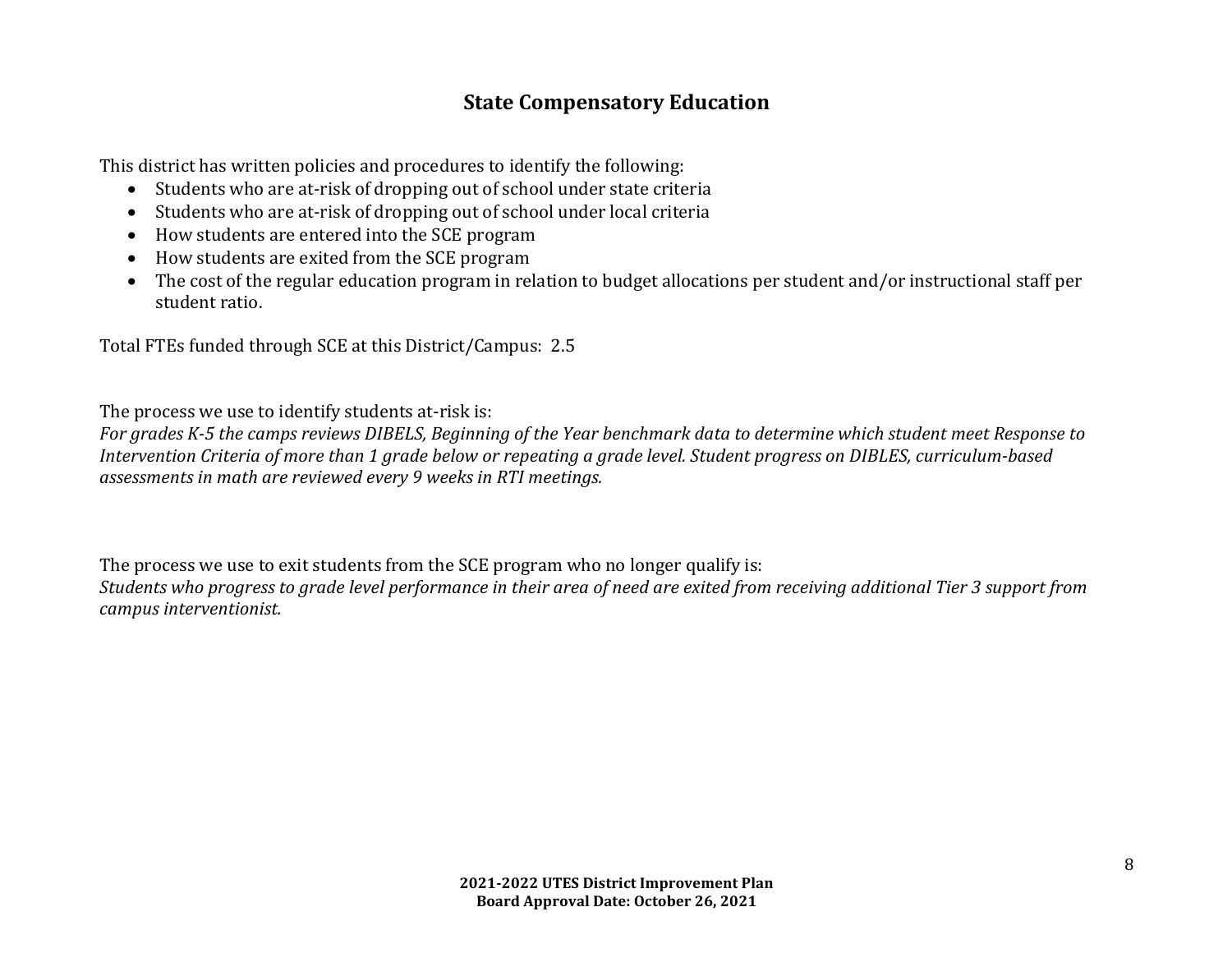# **State Compensatory Education**

| <b>STAAR</b>                             |      | Math<br>% Met Standard |        |      | <b>Reading/ELA</b><br>% Met Standard |      |        | Writing<br>% Met Standard |      |      |        |      | <b>Science</b><br>% Met Standard |      |        |          |
|------------------------------------------|------|------------------------|--------|------|--------------------------------------|------|--------|---------------------------|------|------|--------|------|----------------------------------|------|--------|----------|
|                                          | 2018 | 2019                   | 2020   | 2021 | 2018                                 | 2019 | 2020   | 2021                      | 2018 | 2019 | 2020   | 2021 | 2018                             | 2019 | 2020   | 2021     |
| <b>Students At-</b><br><b>Risk</b>       | 87   | 77                     | Waived | 38   | 64                                   | 87   | Waived | 46                        | 31   | 67   | Waived | 55   | ビワ<br>J.                         | 75   | Waived | 53       |
| <b>Students</b><br>Not<br><b>At-Risk</b> | 95   | 91                     |        | 62   | 88                                   | 92   |        | 69                        | 60   | 88   |        | 76   | 55 F<br>э.                       | 81   |        | 72<br>74 |

|                             |           | Drop Out Data | <b>Completion Data</b> |           |  |
|-----------------------------|-----------|---------------|------------------------|-----------|--|
|                             | 2018-2019 | 2019-2020     | 2018-2019              | 2019-2020 |  |
| <b>Students At-Risk</b>     |           |               | n/a                    | n/a       |  |
| <b>Students Not At-Risk</b> |           |               | n/a                    | n/a       |  |

*The comprehensive, intensive, accelerated instruction program at this district/campus consists of before and after school tutorials and accelerated instruction for student's at-risk, summer programs, guidance and counseling services, trauma-informed classroom professional development.*

*Upon evaluation of the effectiveness of this program, the committee finds that the students' academic achievement decreased for the Spring 2021 testing window. The overall passing rate across all subject areas decreased to 68%. However, 4th grade scores were 81% in Math and 78% in Reading, well above the state average. Due to COVID-19 there were no state assessment scores for 2020. Comparative data shows that average benchmark scores for the beginning of the year were steady.*

#### *Federal, State and Local Funding Sources:*

*Federal funding sources will be integrated and coordinated with State and Local funds to meet the needs of all students.*

*This school wide program will consolidate funds in the following way: Title I, Part A only [ESSA Sec. 1114(b)(7)(B)]*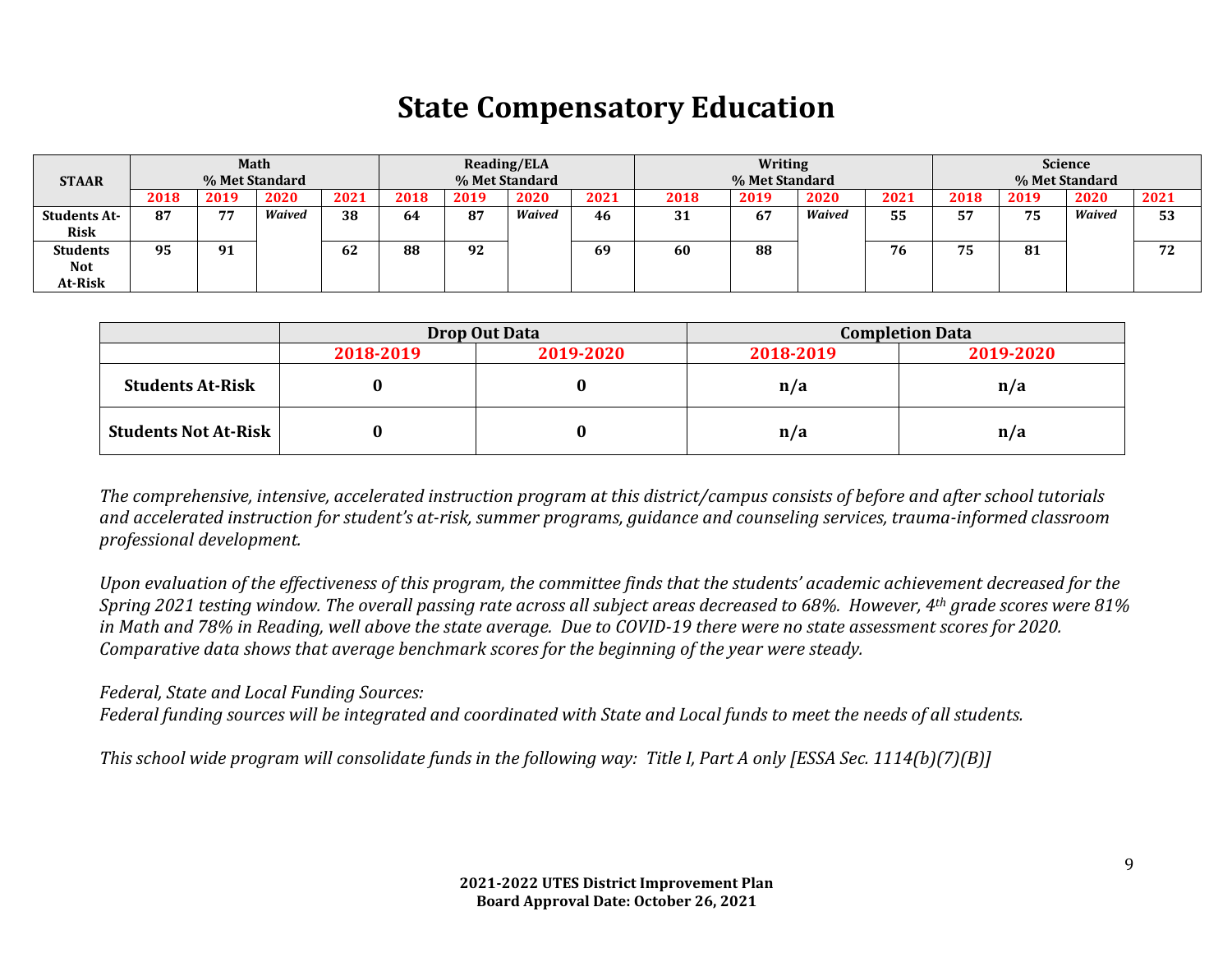### **Federal, State and Local Funding Sources**

Federal funding sources will be integrated and coordinated with State and Local funds to meet the needs of all students. This school wide program will consolidate funds in the following way: **Title I, Part A only** [*ESSA Sec. 1114(b) (7) (B)]*

|                                     | <b>Federal</b>             |  |  |  |  |  |
|-------------------------------------|----------------------------|--|--|--|--|--|
| <b>Program/Funding Source</b>       | <b>Amount of Funding</b>   |  |  |  |  |  |
| <b>ESSER</b>                        | \$561,899 (3-year funding) |  |  |  |  |  |
| IDEA B, Formula                     | \$43,032                   |  |  |  |  |  |
| <b>IDEA B, Preschool</b>            | \$2,201                    |  |  |  |  |  |
| Title I, Part A                     | \$64,446                   |  |  |  |  |  |
| Title II, Part A                    | \$8,395                    |  |  |  |  |  |
| Title IV, Part A                    | \$10,000                   |  |  |  |  |  |
| National School Lunch Program       | \$85,000                   |  |  |  |  |  |
|                                     | <b>State</b>               |  |  |  |  |  |
| <b>Program/Funding Source</b>       | <b>Amount of Funding</b>   |  |  |  |  |  |
| Regular Program SFF                 | \$2,105,417                |  |  |  |  |  |
| <b>Special Education Allotment</b>  | \$361,046                  |  |  |  |  |  |
| Dyslexia Allotment                  | \$12,934                   |  |  |  |  |  |
| <b>State Compensatory Education</b> | \$252,215                  |  |  |  |  |  |
| <b>Bilingual Education</b>          | \$27,530                   |  |  |  |  |  |
| <b>Early Education Allotment</b>    | \$71,765                   |  |  |  |  |  |
| <b>School Safety Allotment</b>      | \$2,543                    |  |  |  |  |  |
|                                     | Local                      |  |  |  |  |  |
| <b>Program/Funding Source</b>       | <b>Amount of Funding</b>   |  |  |  |  |  |
| Café Visitors                       | \$2,000                    |  |  |  |  |  |
| Tuition                             | \$35,000                   |  |  |  |  |  |
| Rent for Administrative Space       | \$50,000                   |  |  |  |  |  |
| <b>UT Austin</b>                    | \$301,522                  |  |  |  |  |  |
| Endowments                          | \$23,809                   |  |  |  |  |  |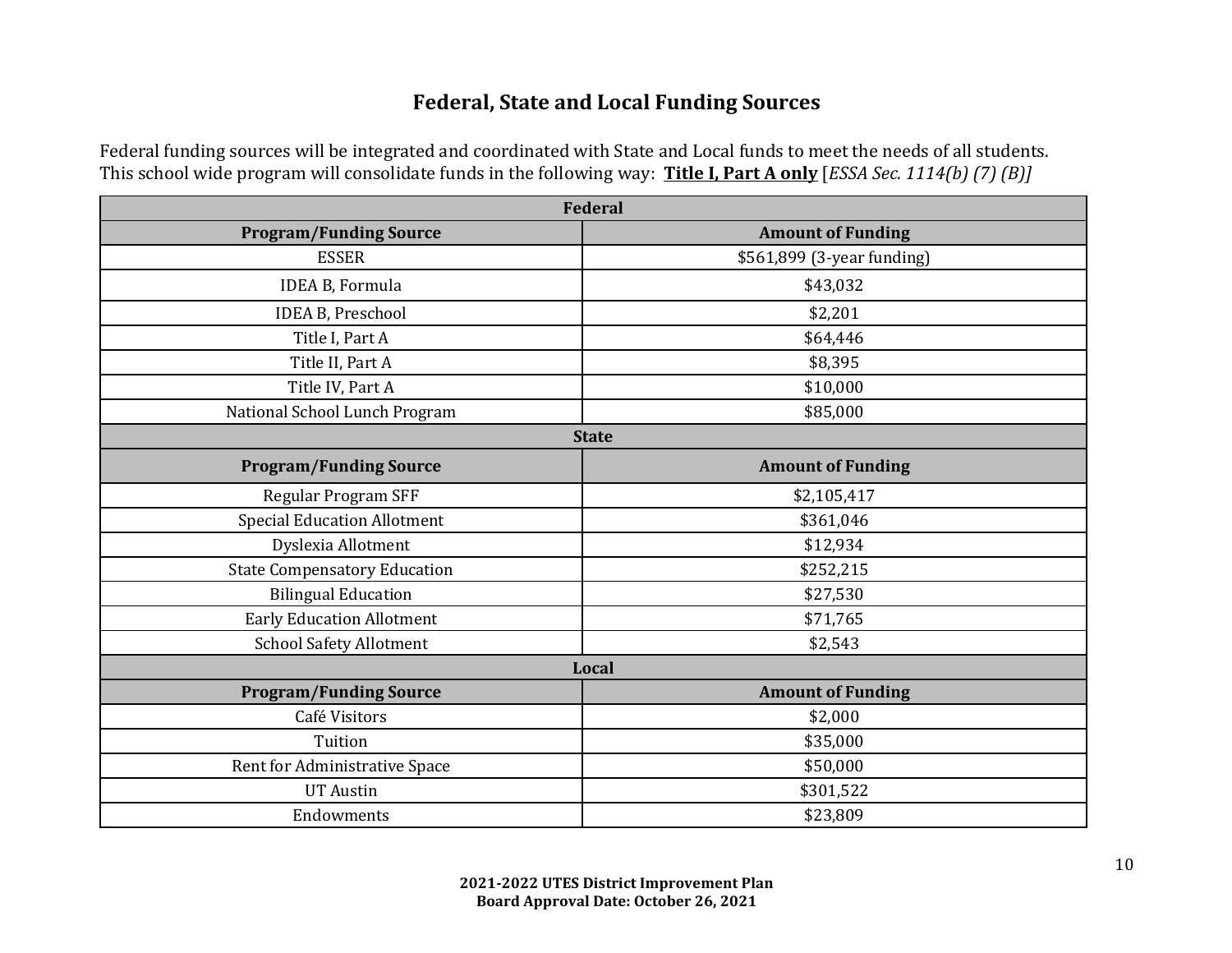#### **District Key Results:**

- Increase attendance rate to 98%.
- 100% of our classrooms will be trauma-sensitive using trauma-invested strategies and teaching positive character traits.
- 100% of our teachers will score proficient or better in Domain 2 by providing instruction that is clear, well organized, sequential, reflects best practice, is aligned with standards, and is appropriate for diverse learners.
- 100% of our teachers will participate in professional learning communities and professional development tied to best practices in the classroom setting.
- 100% of our students will meet their expected growth target every six weeks.

#### **Campus Performance Goals**

- **Performance Goal 1:** All students will build a strong foundation and show measurable growth in reading/language arts and mathematics.
- **Performance Goal 2:** All Emergent Bilingual students will increase their language proficiency by one level on TELPAS Reading and Writing domains.
- **Performance Goal 3:** Recruit, support, and retain high performing teachers.
- **Performance Goal 4:** All students will be educated in safe and supportive learning environments that are conducive to learning.
- **Performance Goal 5:** All parents/guardians/stakeholders are provided opportunities to be involved and make decisions.
- **◆** Performance Goal 6: Maintain fiscal responsibility by providing exceptional educational opportunities for all students.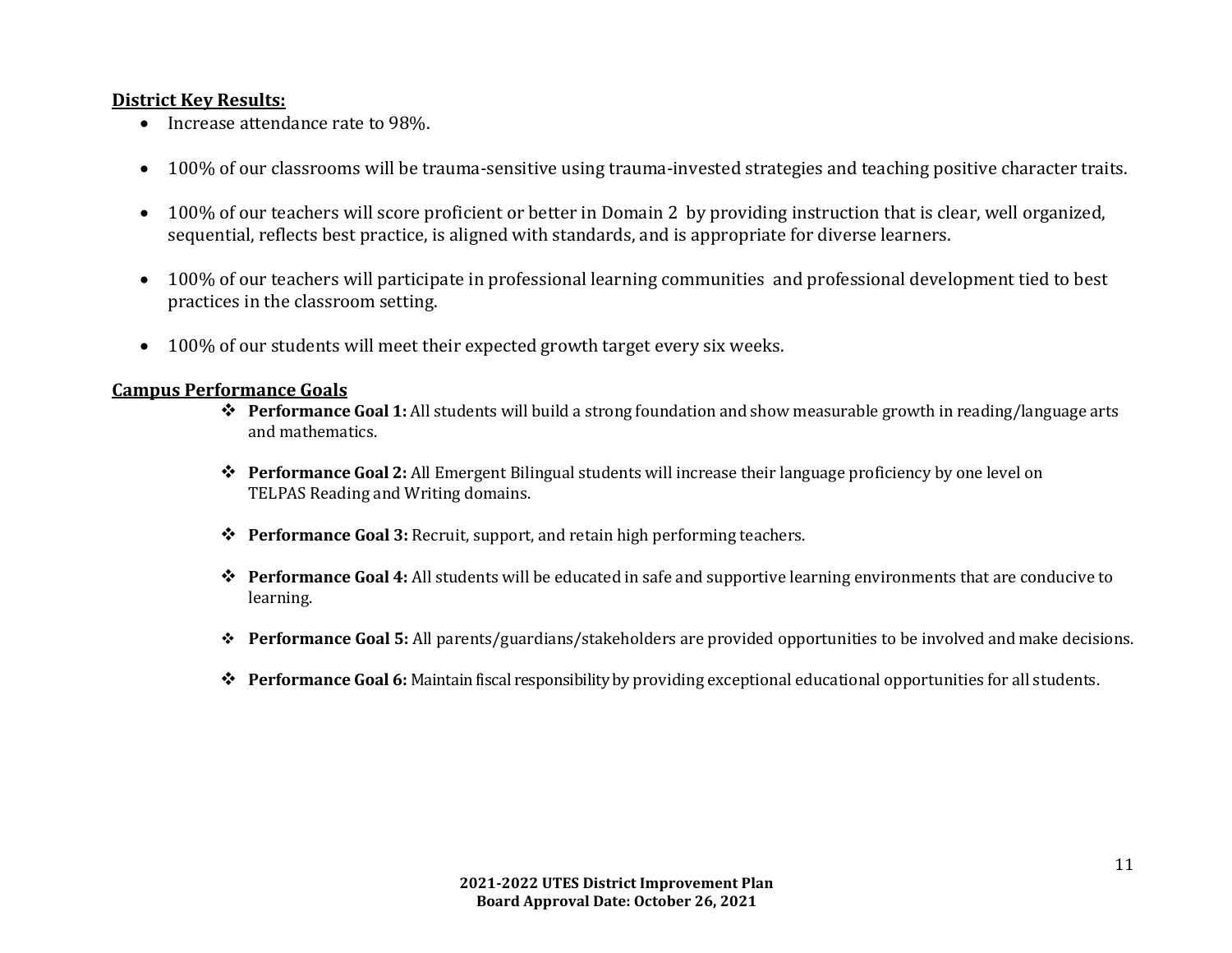**Team Members**: Nicole Whetstone, Melissa Garcia, Jenny Davis, Lucy McCoy, Kameron Koeffler, Noura Wakim, Emelinda Baillo, Shana Chung, Maria Figueroa, Sean Byrne, Andrea Holman, Anna Kehl, Scott Gray, Jessica Loredo, Dr. Shanae Riley

**Dates**: Leadership Team-9/14/2021; Education Council-9/22/2021

**Data Reviewed:** Attendance Data, Enrollment and Mobility Data, Assessment Data – STAAR, TELPAS, Survey Data – parents, teachers, staff, Highly Qualified Teacher Data, Continuous Improvement Plans, Program Evaluation for State Compensatory Education Program, Professional Development Evaluations, Teacher Retention and Attrition Data, Teacher Evaluations, Budget

| <b>Enrollment</b>                           | 295                      |       |  |  |
|---------------------------------------------|--------------------------|-------|--|--|
| <b>Enrollment by Ethnicity</b>              | African American         | 15.3% |  |  |
|                                             | Asian                    | 2.4%  |  |  |
|                                             | Hispanic                 | 65.8% |  |  |
|                                             | <b>Two or More Races</b> | 4.1%  |  |  |
|                                             | White                    | 12.5% |  |  |
| <b>Economically Disadvantaged</b>           | 59%                      |       |  |  |
| English Language Learners                   | 14%                      |       |  |  |
| <b>Students Receiving Special Education</b> | 15%                      |       |  |  |
| <b>Students Receiving 504</b>               | 5%                       |       |  |  |

#### **School Data:**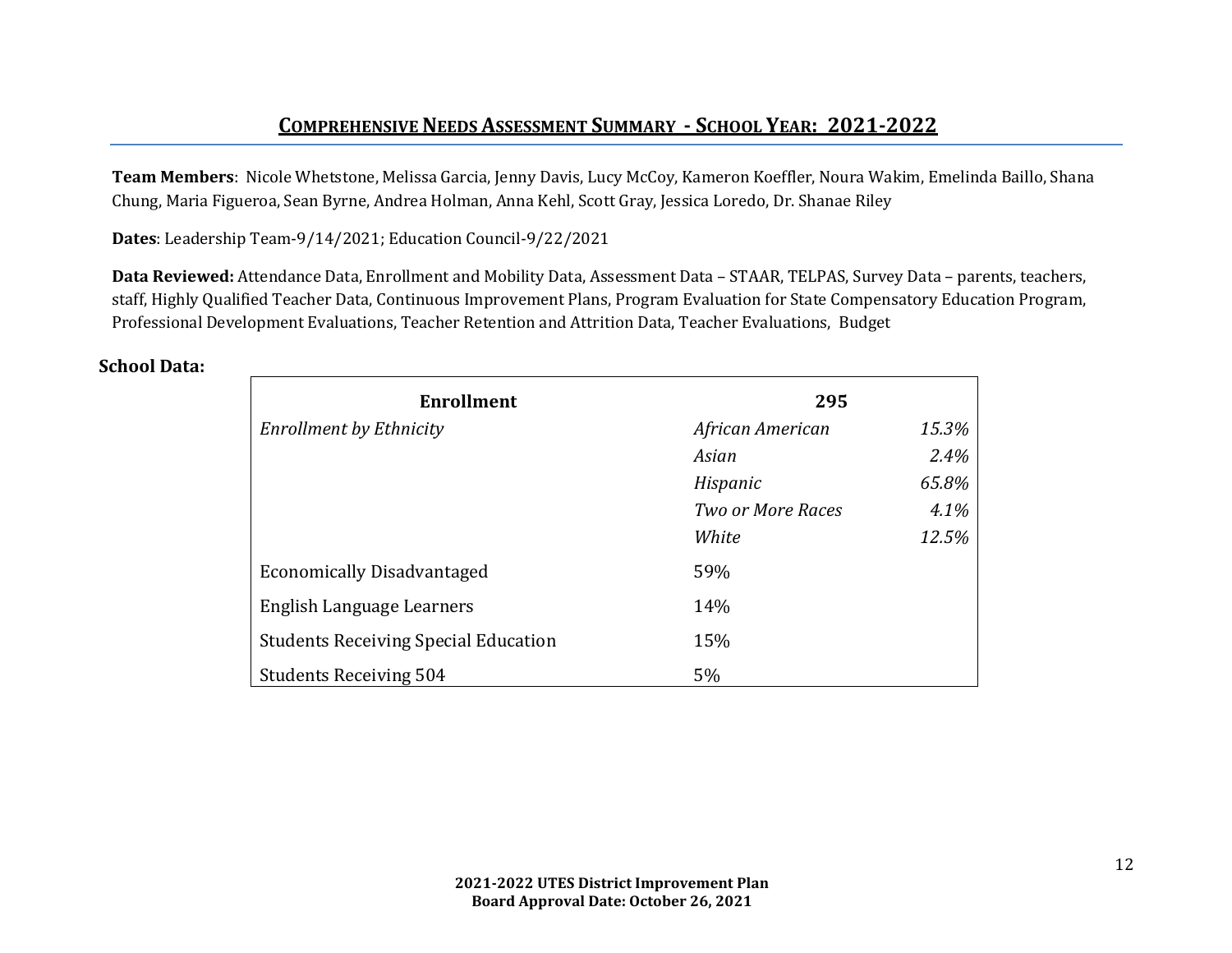| <b>Areas Reviewed</b>              | <b>Summary of Strengths</b>                     | <b>Summary of Needs</b>                 |
|------------------------------------|-------------------------------------------------|-----------------------------------------|
| Academic Achievement               | State assessment scores were 3% higher than the | Teachers need specific training in      |
|                                    | state average.                                  | interventions for students experiencing |
|                                    |                                                 | learning loss.                          |
| <b>Staff Quality</b>               | Teachers w/advanced degrees and multiple        | Reduce turnover rate; SEL materials for |
|                                    | certifications.                                 | adults                                  |
|                                    |                                                 |                                         |
| School Climate / Health and Safety | Safety plans have been established and an       | Improved communication with             |
|                                    | MEOP has been developed.                        | parents surrounding COVID-19            |
|                                    | SEL Coordinator has been hired to support       | infection rates and campus safety       |
|                                    | campuses with SEL implementation.               | protocols.                              |
|                                    | School social worker has been hired to work     |                                         |
|                                    | with both staff and students.                   |                                         |
| Parent and Community Engagement    | Open houses; Principal Chats                    | Engage businesses with the school;      |
|                                    | awards/celebrations; monthly newsletters        | brochures for campuses; increase donor  |
|                                    |                                                 | stewardship                             |
| <b>District Campus Commitments</b> | District operations are efficient; ESSR funds;  | Additional resources to support         |
|                                    | <b>T-CLAS Grant</b>                             | technology; Updated SEL materials for   |
|                                    |                                                 | students and staff                      |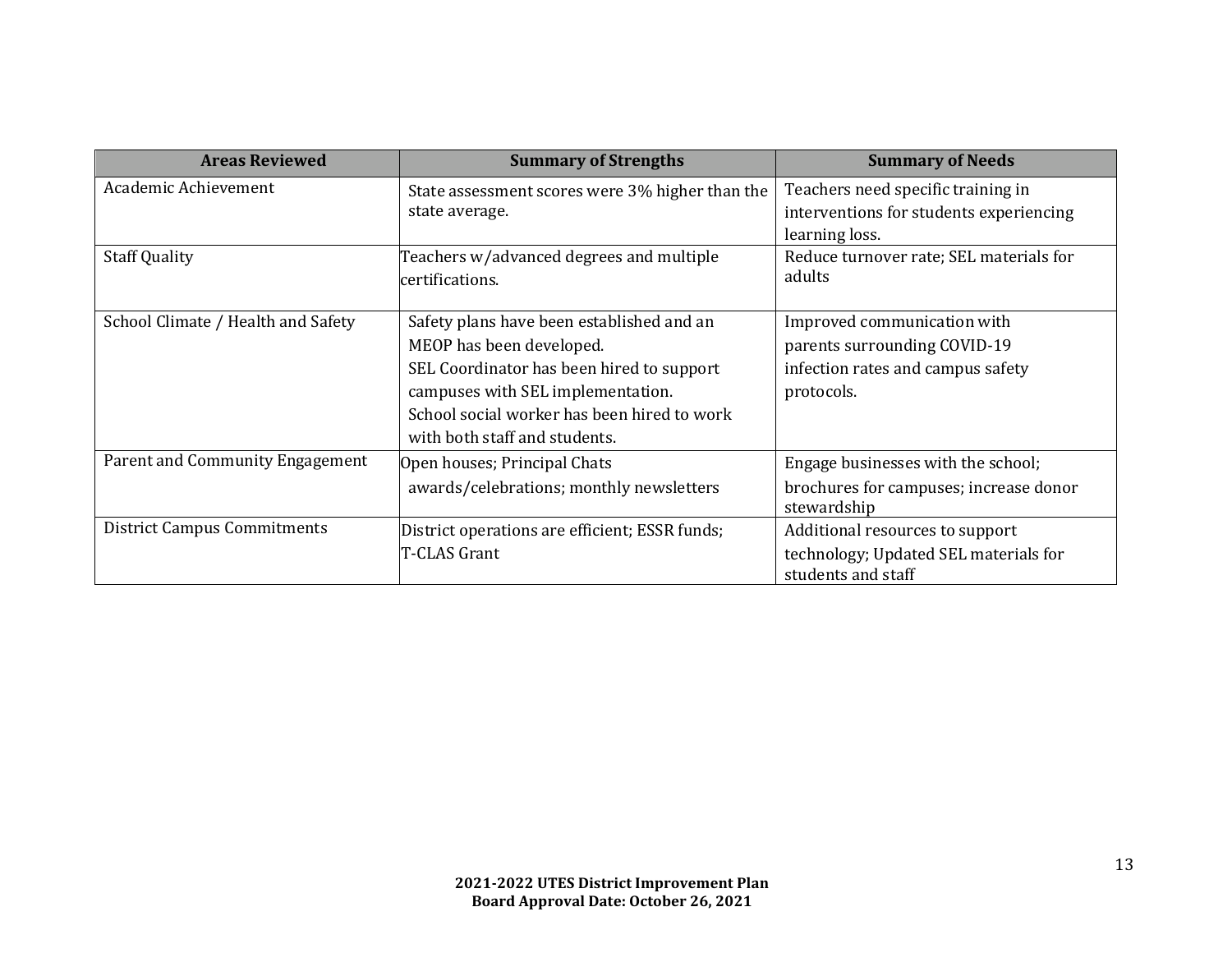# **State Assessment Results**

| <b>Mathematics</b>      |                                 |                |                      |                      |  |  |
|-------------------------|---------------------------------|----------------|----------------------|----------------------|--|--|
|                         |                                 | <b>UTES</b>    |                      | <b>State Average</b> |  |  |
|                         | Grade Level 2020-2021 2018-2019 |                | 2020-2021 2018-2019  |                      |  |  |
| 3                       | 49                              | 78             | 61                   | 78                   |  |  |
| $\overline{4}$          | 81                              | 86             | 58                   | 74                   |  |  |
| 5                       | 56                              | 97             | 69                   | 83                   |  |  |
|                         |                                 |                |                      |                      |  |  |
|                         |                                 | <b>Reading</b> |                      |                      |  |  |
|                         |                                 | <b>UTES</b>    |                      | <b>State Average</b> |  |  |
|                         | Grade Level 2020-2021           | 2018-2019      | 2020-2021            | 2018-2019            |  |  |
| 3                       | 60                              | 83             | 68                   | 76                   |  |  |
| 4                       | 78                              | 93             | 63                   | 74                   |  |  |
| 5                       | 68                              | 97             | 72                   | 77                   |  |  |
|                         |                                 |                |                      |                      |  |  |
|                         |                                 | Writing        |                      |                      |  |  |
|                         |                                 | <b>UTES</b>    | <b>State Average</b> |                      |  |  |
|                         | Grade Level 2020-2021 2018-2019 |                |                      | 2020-2021 2018-2019  |  |  |
| 4                       | 76                              | 79             | 53                   | 65                   |  |  |
|                         |                                 |                |                      |                      |  |  |
| <b>Science</b>          |                                 |                |                      |                      |  |  |
|                         | <b>UTES</b>                     |                |                      | <b>State Average</b> |  |  |
|                         | Grade Level 2020-2021           | 2018-2019      | 2020-2021            | 2018-2019            |  |  |
| 5                       | 72                              | 78             | 61                   | 74                   |  |  |
|                         |                                 |                |                      |                      |  |  |
| N=% Approaches or Above |                                 |                |                      |                      |  |  |

| Year      | <b>Attendance Rate</b> |
|-----------|------------------------|
| 2016-2017 | 97%                    |
| 2017-2018 | 96.8%                  |
| 2018-2019 | 96.47%                 |
| 2019-2020 | 97%                    |
| 2020-2021 | 96.6%                  |

**2021-2022 UTES District Improvement Plan Board Approval Date: October 26, 2021**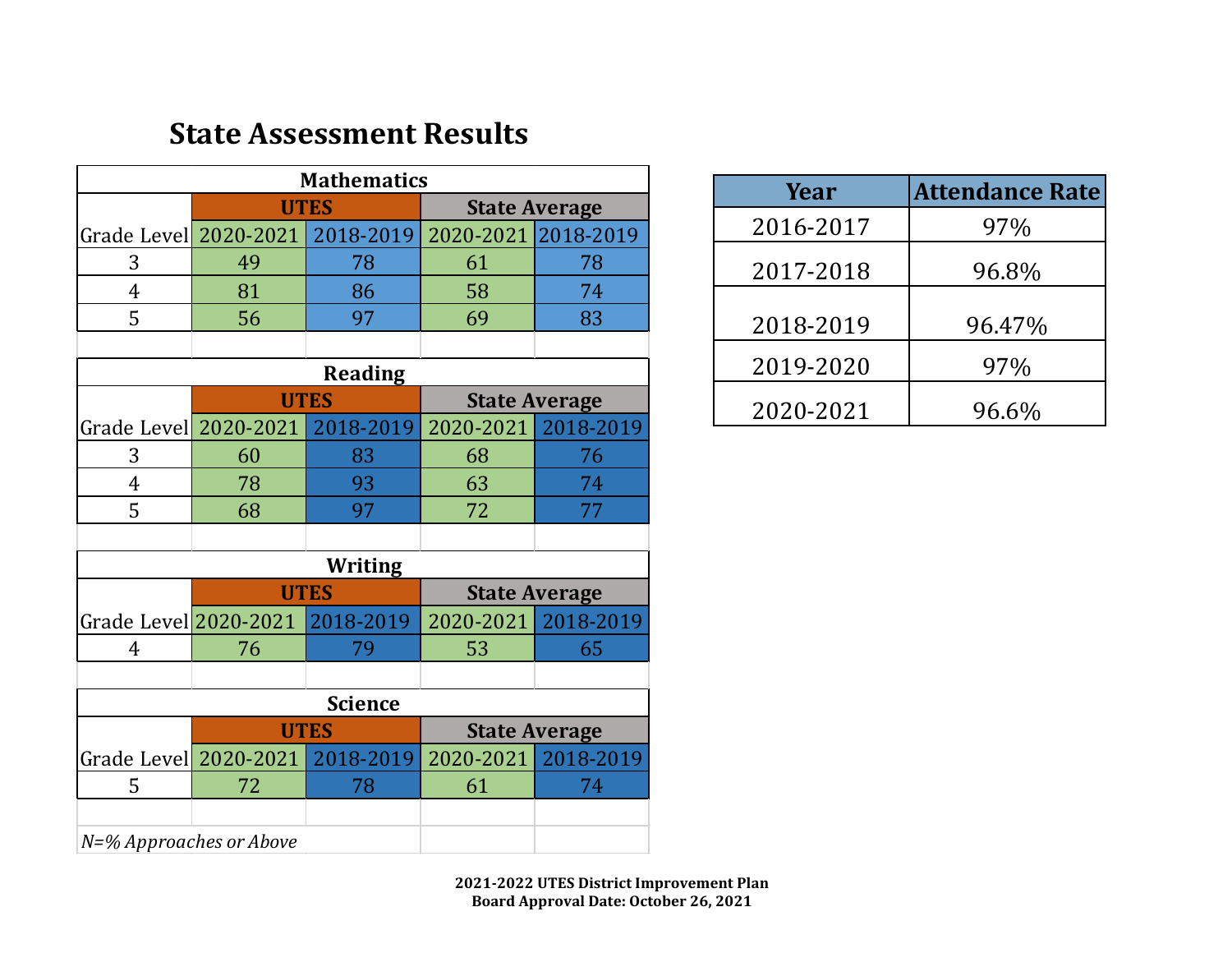### **UTES STAFF SURVEY RESPONSES**

| <b>Statement</b>                                                                         | 2019 | 2020 | 2021 | %Agree or<br><b>Strongly Agree</b> |
|------------------------------------------------------------------------------------------|------|------|------|------------------------------------|
| Overall, my campus is a<br>good place to work and<br>learn.                              | 4.67 | 4.30 | 4.88 | 100%                               |
| <b>Communication from</b><br>Principal/supervisor.                                       | 4.83 | 4.27 | 4.76 | 100%                               |
| <b>My supervisor values my</b><br>time.                                                  | 4.58 | 4.40 | 4.59 | 100%                               |
| Our campus does a good<br>job at celebrating<br>successes.                               | 4.08 | 3.50 | 4.24 | 82%                                |
| I am supported by my<br>supervisor.                                                      | 4.63 | 4.20 | 4.76 | 100%                               |
| My performance is<br>assessed objectively.                                               | 4.50 | 4.10 |      | 100%                               |
| My supervisor does a<br>good job providing me<br>with needed feedback on<br>my position. | 4.33 | 4.30 | 4.65 | 100%                               |
| My supervisor is easily<br>accessible and<br>responsive.                                 | 4.58 | 4.20 | 4.65 | 100%                               |

## **UTES PARENT SURVEY RESULTS**

| <b>Item</b>                      | <b>Excellent</b> | Above<br><b>Average</b> | <b>Average</b> | <b>Below</b><br><b>Average</b> |
|----------------------------------|------------------|-------------------------|----------------|--------------------------------|
| <b>School Climate</b>            | 63.79%           | 24.14%                  | 12.00%         |                                |
| Safety/Security                  | 65.52%           | 15.52%                  | 18.97%         |                                |
| Technology                       | 66.10%           | 18.64%                  | 11.86%         | 3.39%                          |
| <b>School Wide Communication</b> | 66.10%           | 18.64%                  | 15.25%         |                                |
| Parent-teacher                   |                  |                         |                |                                |
| Communication                    | 72.88%           | 13.56%                  | 11.86%         | 1.69%                          |
| Front Office Staff               |                  |                         |                |                                |
| Communication/Service            | 72.88%           | 20.34%                  | 6.78%          |                                |

# **UTES PARENT SURVEY RESULTS, con.**

| Programs     | <b>Excellent</b> | <b>Above Average Average</b> |        | <b>Below Average</b> |
|--------------|------------------|------------------------------|--------|----------------------|
|              |                  |                              |        |                      |
| РE           | 64.40%           | <b>18.60%</b>                | 15.25% | 1.60%                |
|              |                  |                              |        |                      |
| Spanish      | 64.41%           | 15.20%                       | 15.20% | 5.00%                |
|              |                  |                              |        |                      |
| <b>STEAM</b> | 69.00%           | 18.60%                       | 10.10% | 1.60%                |
|              |                  |                              |        |                      |
| Orchestra    | 48.00%           | 13.79%                       | 15.50% | 1.60%                |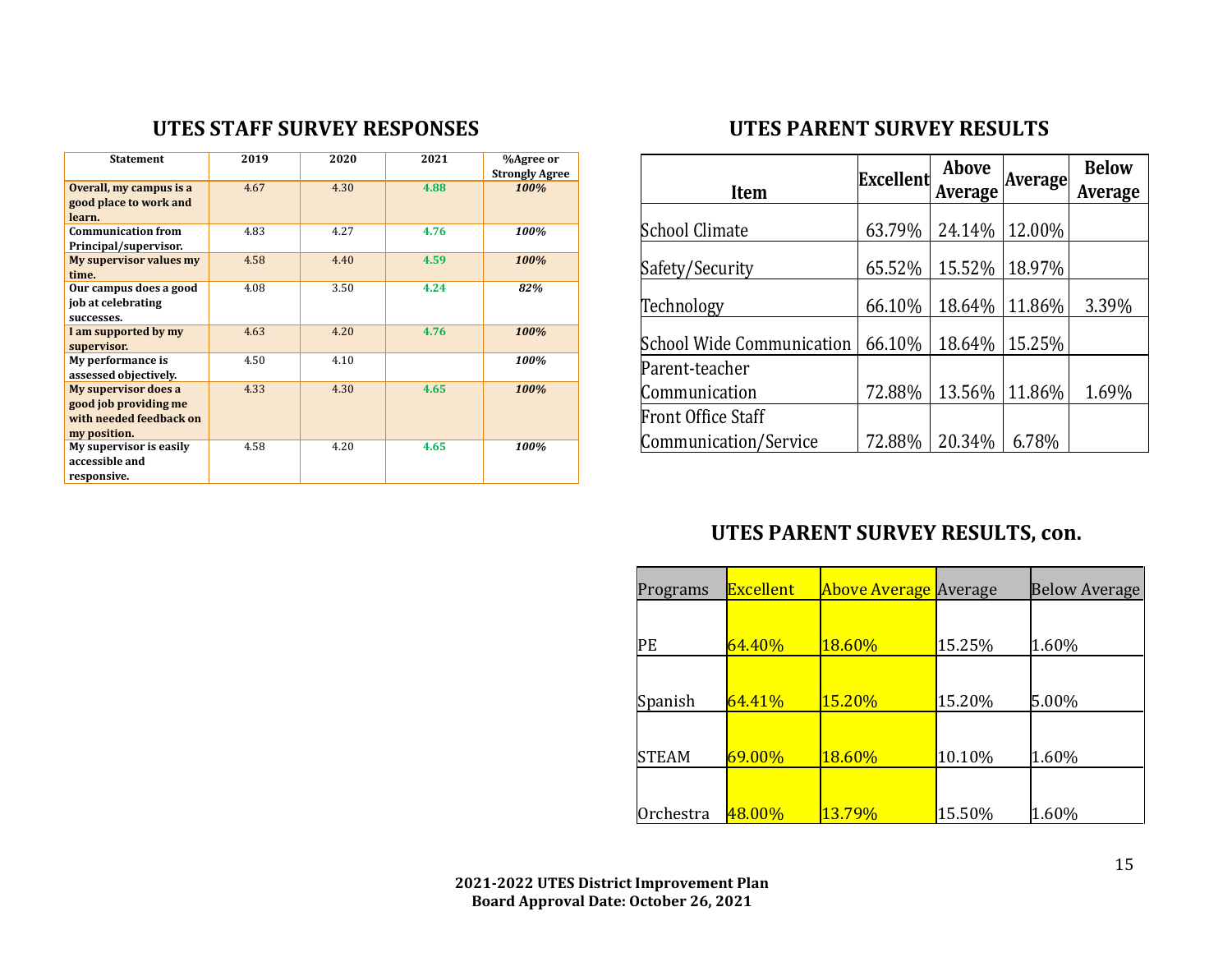### **Needs Assessment Priorities**

Problem Statement #1: Low performance in math and reading compared to previous school years.

Root Cause(s): Learning loss due to the pandemic.

Quantitative Data: District Key Results, diagnostic benchmarks, DIBELS, curriculum-based assessments, Demographic Attendance Data,

Identified Need(s): Increase opportunity for high quality instruction.

Performance Goal (tied to the 4 Strategic Priorities): All students will show academic progress in reading and math every nine weeks.

Objective: Increase Academic Achievement in all content areas by showing measurable progress

Possible Strategies: Additional training for student engagement; designated intervention time in Master schedule, more in depth training for data analysis of software programs to drive instruction. Provide additional reading intervention training.

Other: 100% of teachers receive training in providing effective classroom instruction.

Problem Statement #2: Achievement gap between emergent bilingual students comorbid with economically disadvantaged designation.

Root Cause(s): Increase teacher proficiency in instruction for emergent bilingual students.

Quantitative Data: STAAR, DIBELS, Benchmark Data

Identified Need(s): Increase opportunities for teachers to attend professional development in ELPS. Increase intervention resources.

Performance Goal (tied to the 4 Strategic Priorities): Improve performance of Emergent Bilingual students in all academic areas.

Objective: Emergent bilingual students will make academic gains in all core content areas and increase English proficiency.

Possible Strategies: Increase professional development, create master schedule that maximizes instructional time.

Problem Statement #3: Funds needed to provide exceptional educational opportunities are diminished.

Root Cause(s): State and federal funding meets minimum budgetary needs. Additional funds are needed for margin of excellence programs. University increased fees associated with them.

Quantitative Data: Budget, Attendance Rate

Identified Need(s): Increase attendance rate. Additional fundraising opportunities

Performance Goal (tied to the 4 Strategic Priorities): Increase attendance rate to 98%. Increase fundraising dollars.

Objective: Have every student in every class every day. Increase funds available for margin of excellence programs. (STEAM, Music, Spanish) Possible Strategies: Collaborate with Annual Giving Committee to increase stakeholder engagement and hold ASK event.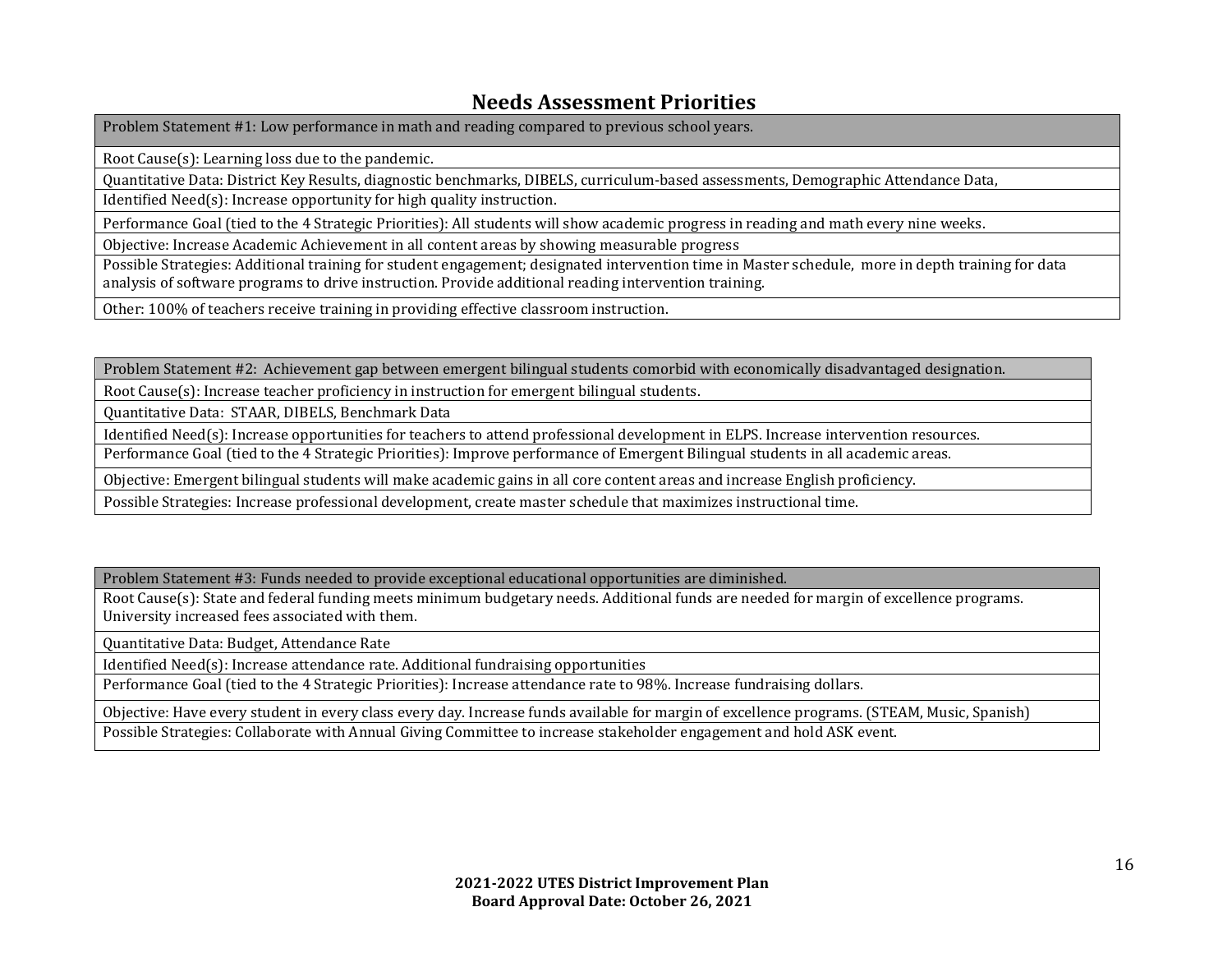Problem Statement #4: Need to retain staff and recruit staff.

Root Cause(s): Staff turnover due to small school size, limited district level opportunities.

Quantitative Data: Retention data

Identified Need(s): Recruit experienced teachers, Add stipend for National Board Certification. District incentive program

Performance Goal (tied to the 4 Strategic Priorities): District will attain 85% staff retention rate.

Objective: To recruit and retain experienced teachers and instructional assistants

Possible Strategies: Assign & develop teacher supports and leads

Other: Provide coaching through T-TESS feedback; individualized professional development plans; merit pay; leadership opportunities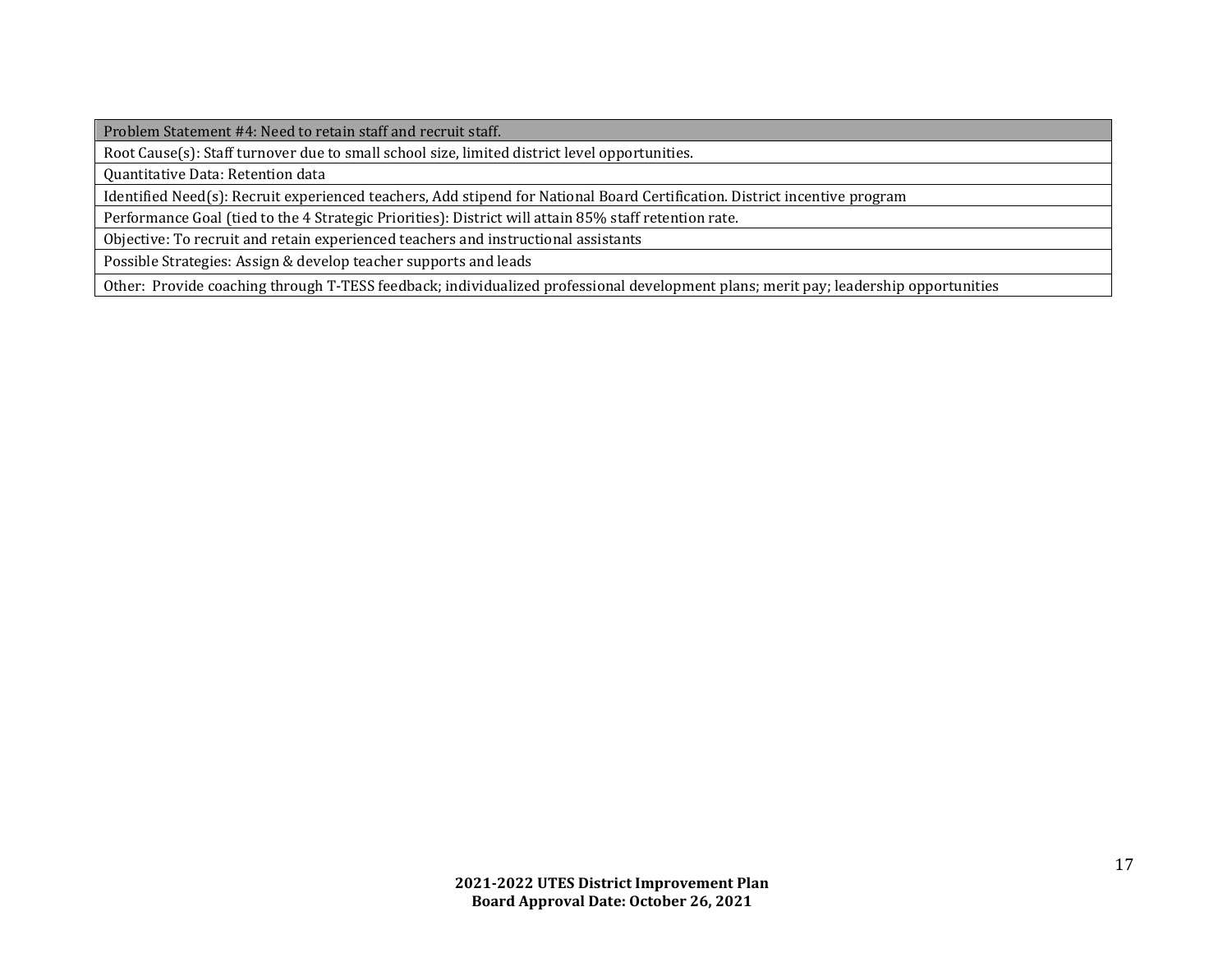#### *Write out 3-5 SMART (Specific, Measurable, attainable, results-focused, and time-bound) goals based on the SWOT Analysis:*

**Strategy 1:** 100% students will build a strong foundation and show measurable growth in reading/language arts and mathematics as evidenced by growth on monthly progress monitoring data and STAAR scores by May 2022.

**Strategy 2:** 100% of our classrooms will be trauma-sensitive using trauma-invested strategies and teaching positive character traits monthly.

**Strategy 3:** 100% of our teachers will score proficient or better in Domain 2 by providing instruction that is clear, well organized, sequential, reflects best practice, is aligned with standards, and is appropriate for diverse learners by May 2022.

**Strategy 4:** 100% of our teachers will participate in professional learning communities and professional development tied to best practices in the classroom setting by May 2022.

**Strategy 5:** 100% of our students will meet their expected growth target every nine weeks.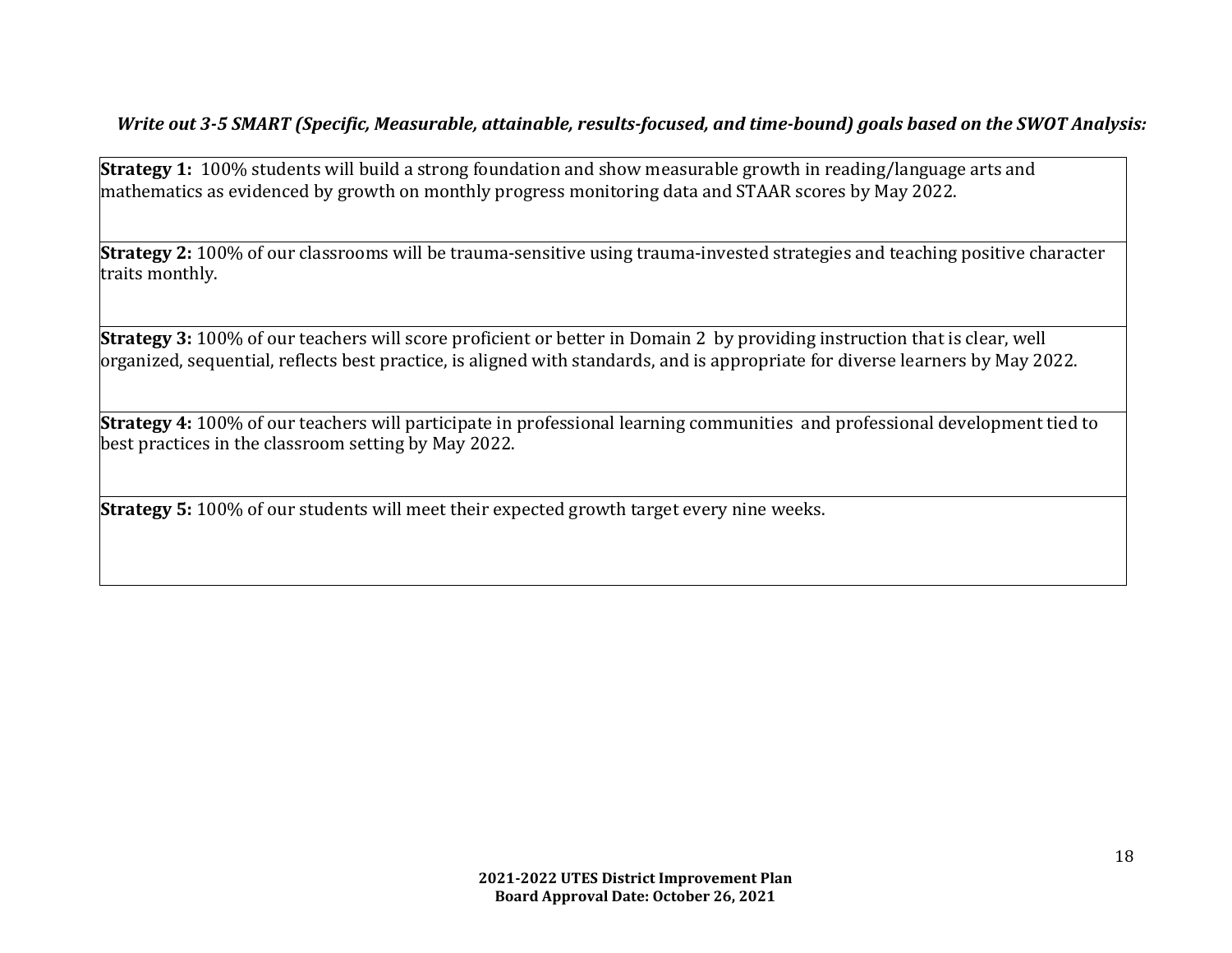Performance Goal 1: All students will build a strong foundation and show measurable growth in reading/language arts and mathematics.

#### **Objective(s):**

- 1. Show measurable learning in all core academic areas including math, language arts, science, and social studies.
- 2. Show measurable growth in all demographic population and at-risk categories.
- 3. Every student evaluated at least every nine weeks
- 4. Review classroom data with teachers
- 5. Monitor use of instructional strategies.

**Summative Evaluation: 100% of students will continue an upward trend in reading and math by at least 10% from the previous school year.**

| <b>Strategies and Action Steps</b>                                                                                                                                                                                                     | Person(s) Responsible                                       | <b>Resources</b>                           | <b>Timelines</b>         | <b>Evidence of</b><br>Implementation            | Evidence<br>of<br>Impact                                                                                          | Formative/<br><b>Summative</b>                       | <b>Title I</b><br><b>School</b><br>wide<br>Compone<br>nts (Code<br>by # $\left( \right)$ |
|----------------------------------------------------------------------------------------------------------------------------------------------------------------------------------------------------------------------------------------|-------------------------------------------------------------|--------------------------------------------|--------------------------|-------------------------------------------------|-------------------------------------------------------------------------------------------------------------------|------------------------------------------------------|------------------------------------------------------------------------------------------|
| Consistently implement the TEKS<br>Resource System curriculum.                                                                                                                                                                         | Campus<br>Administration<br>Teachers                        | <b>TEKS Resource</b><br>System Online      | August 1, 2021           | Walk<br>throughs<br>Lesson plans                | Increase in<br><b>STAAR</b> scores                                                                                | <b>STAAR Results</b><br>& T-TESS, Key<br>Result data | 1, 2, and 3                                                                              |
| Implement researched-based math<br>and reading instruction<br>programs with fidelity.                                                                                                                                                  | Campus Administration<br>Teachers                           | Coordinated local, state,<br>federal funds | Continuous               | Lesson plans<br>T-TESS<br>online reports        | Increase in STAAR<br>scores                                                                                       | <b>STAAR Results,</b><br>Key Result data             | 1 and 2                                                                                  |
| Use reading/math diagnostic<br>programs to assess individual<br>student reading abilities, guide<br>instruction and measure growth.                                                                                                    | Teachers                                                    | District-Approved<br>Interventions         | Every nine weeks         | Data Reports &<br>Walk through<br>Lesson plans  | Increase in<br><b>STAAR</b> scores<br>and Measurable<br>growth in<br>district<br>benchmarks and<br>DIBELS scores. | <b>STAAR Results</b><br>Key Result data              | 1, 2, and 3                                                                              |
| Provide intervention opportunities<br>in math and reading, supplemental<br>support to students who are at-risk<br>of dropping out. Include master<br>schedule that supports the<br>implementation of tiered academic<br>interventions. | Campus Administration<br>Teachers<br>Campus Interventionist | District-<br>Approved<br>Interventions     | Yearly and<br>Continuous | Data Reports<br>Lesson plans<br>master schedule | <b>STAAR</b> scores<br>and Measurable<br>growth in district<br>benchmarks.                                        | <b>STAAR Results</b><br>Key Result data              | , 2, 3, and 9                                                                            |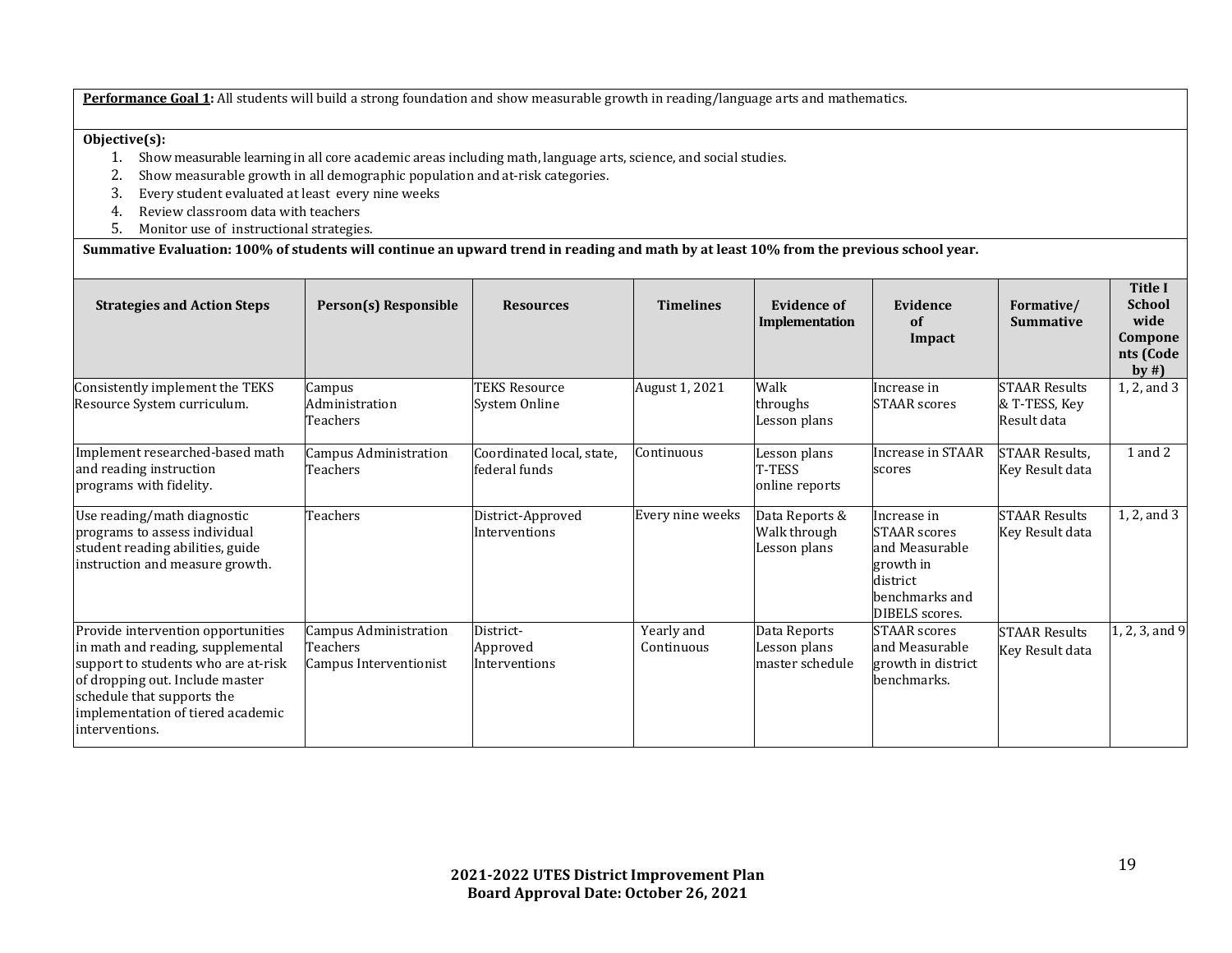| Increase the use of<br>supplemental instructional<br>materials as outlined in AIP, IEP<br>plans. Monitor the evidence in<br>classrooms.                                                                                                                   | <b>Campus Administration</b><br>Teachers,<br>Instructional aides<br><b>Extended Learning</b><br>Coordinator | District-Approved<br>Interventions<br><b>ESSR Funds</b>                | Yearly and<br>Continuous                             | Lesson Plans and<br><b>IEPs Online</b><br>reports<br><b>AIP Plans</b><br>Tutoring<br>Schedule | Increased<br>academic<br>achievement for<br>students with<br>special services. | <b>STAAR Results</b><br>Key Result data        | 1, 2, 3, and $9$ |
|-----------------------------------------------------------------------------------------------------------------------------------------------------------------------------------------------------------------------------------------------------------|-------------------------------------------------------------------------------------------------------------|------------------------------------------------------------------------|------------------------------------------------------|-----------------------------------------------------------------------------------------------|--------------------------------------------------------------------------------|------------------------------------------------|------------------|
| GradeK-3 teachers will participate<br>in Reading Academies.                                                                                                                                                                                               | Teachers<br>Campus Administration<br><b>ESSR Funds</b>                                                      | <b>ESSR Funds</b><br>Curriculum from<br><b>Meadow Center</b>           | September<br>2021-June<br>2022                       | Module<br>Completion<br>Walk throughs                                                         | Increased<br>academic<br>achievement for<br>students in K-3<br>in Reading.     | <b>Key Result Data</b><br><b>DIBELS</b> data   | 1,2,3            |
| Professional Learning Communities<br>will be implemented campus-wide.<br>School calendar will provide time for<br>collaboration, first Friday of each<br>month.                                                                                           | Campus Administration<br>Teachers                                                                           | Time<br>PLC Resources-<br>Administrative Support-<br><b>Book Study</b> | September 2021-<br>June 2022                         | Meeting notes<br>Agendas                                                                      | Increased academic Key Result Data<br>achievement.                             | <b>STAAR Results</b>                           | 1,2,3            |
| Implement brain-based instructional<br>strategies.                                                                                                                                                                                                        | Teachers.<br>Instructional aides,<br>Campus Administration                                                  | Time<br>Brain-based learning-PD<br><b>ESSR Funds</b>                   | August 2021-May<br>2022                              | Lesson plans,<br>classroom<br>observations                                                    | Increased academic<br>achievement.                                             | <b>Key Result Data</b><br><b>STAAR Results</b> | 1,2,3            |
| Utilize High-Quality Instructional<br>Materials (HQIM) through the<br>Texas COVID Recovery Instructional<br>Materials Grant. Instructional<br>materials will be piloted and<br>implemented as<br>intended, including following the<br>scope and sequence. | Melissa Garcia-TCLAS GrantTime<br>Coordinator<br>Campus Administration                                      | Grant Coordinator<br><b>TCLAS Grant Funds</b>                          | October 2021-<br>ongoing through<br>the school year. | Delivery of<br>Materials<br>Professional<br>Development<br>Sessions                           | Increased academic Key Result Data<br>achievement                              | <b>STAAR Results</b>                           | 1,2,3            |
| Utilize K-5 math blended<br>learning products, progress<br>monitoring tools, decodable<br>texts for early learners, dyslexia<br>intervention tool, and<br>college prep math and English.                                                                  | Melissa Garcia-TCLAS GrantTime<br>Coordinator<br>Campus Administration<br><b>Content Area Leads</b>         | <b>Grant Coordinator</b><br><b>TCLAS Grant Funds</b>                   | October 2021-June Delivery of<br>2024                | Materials<br>Professional<br>Development<br>Sessions                                          | Increased academic Key Result Data<br>achievement                              | <b>STAAR Results</b>                           | 1,2,3            |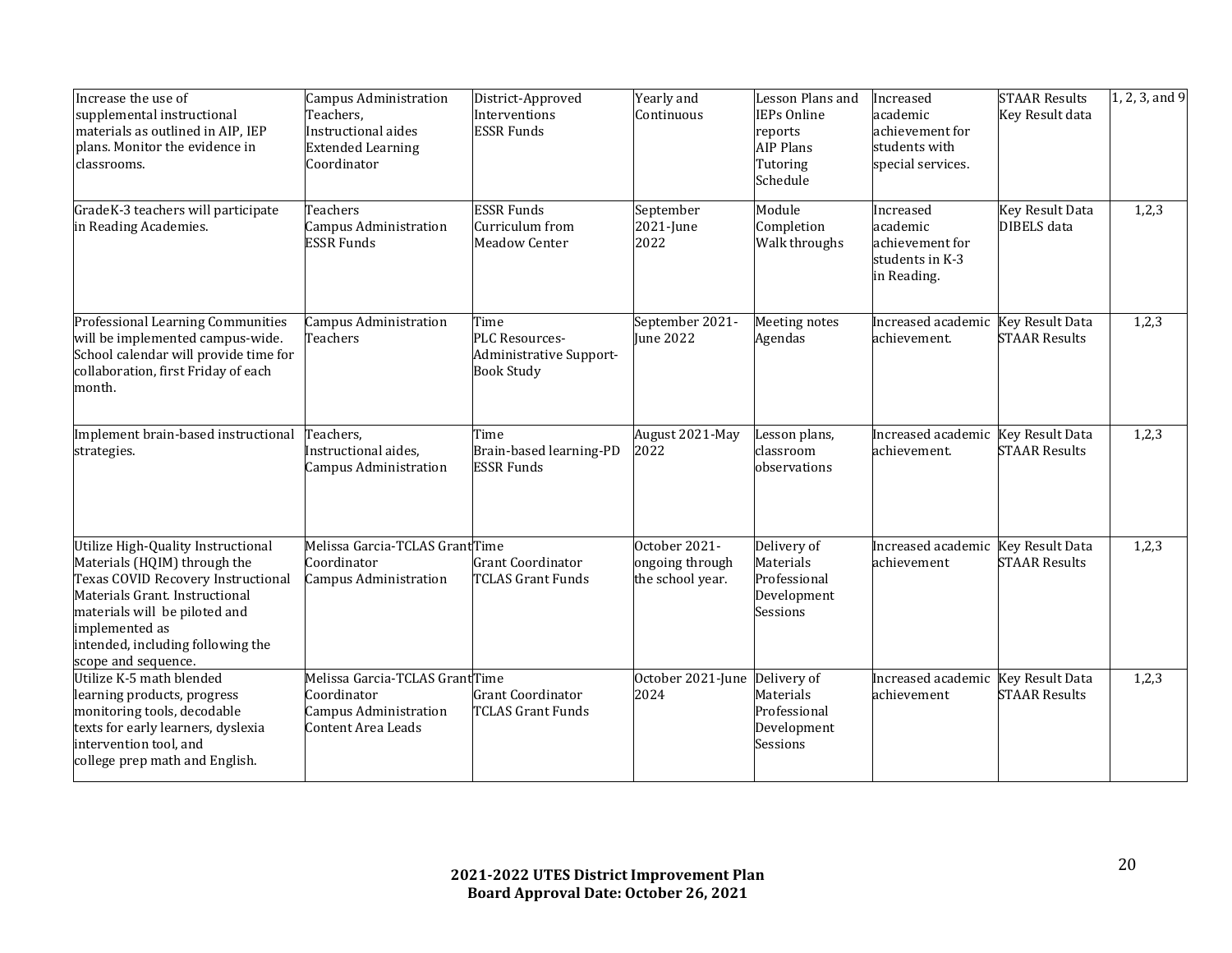**Performance Goal 2:** All Emergent Bilingual students will increase their Language Proficiency by one level on TELPAS Reading and Writing domains.

#### **Objective(s):**

- 1. Show one grade level skill growth on their DIBELS data.<br>2. Ensure 100% of teachers implement required English L.
- 2. Ensure 100% of teachers implement required English Language Proficiency Standards and Sheltered Instruction Strategies.
- Implement the Sheltered Instruction Observation Protocol with 100% fidelity.

**Summative Evaluation: 100% of teachers will implement ESL supports to ensure language proficiency growth. Strategies and Action Steps** Person(s) **Responsible Resources Timelines Evidence of Implementation Evidence of Impact Formative/ Summative Title I School wide Components** Hold LPAC meetings by September, 30, 2021 to determine language accommodations to increase access to instruction. Review state assessment accommodations for tested grade levels. ESL Coordinator Campus Administration Time September and as students enroll. LPAC Documentation Grades Data Results STAAR Results TELPAS Results 1,8 and 9 Emergent Bilingual Parent involvement sessions for parents/guardians to support students. Deputy Superintendent of Academics, ESL Coordinator Facilitators, Campus Administration Time Money for materials \$1000 ESSR Funds Annually Sign-in Sheet Flyers Recordings Improved Data Results STAAR Results TELPAS Results Parent Survey 6 Teachers will participate in professional development to support Emergent Bilingual students. (SIOP) Deputy Superintendent of Academics, ESL Coordinator Campus Administration Time Funds Sheltered Instruction Observation Protocol Ongoing **Certificate** Sign-in Sheet Grades Improved Data Results STAAR Results TELPAS Results 4 All ELA teachers will be ESL certified. Campus Administration, Teachers Time TEA Certification **Training** Ongoing Teacher Certification Improved Academic Performance TELPAS Results 4 District Diagnostic given to all Emergent Bilingual students with time for intervention. Teachers Campus Administration Local assessment training and materials Ongoing Data Improved Academic Performance DATA Results 1.2,3 and 9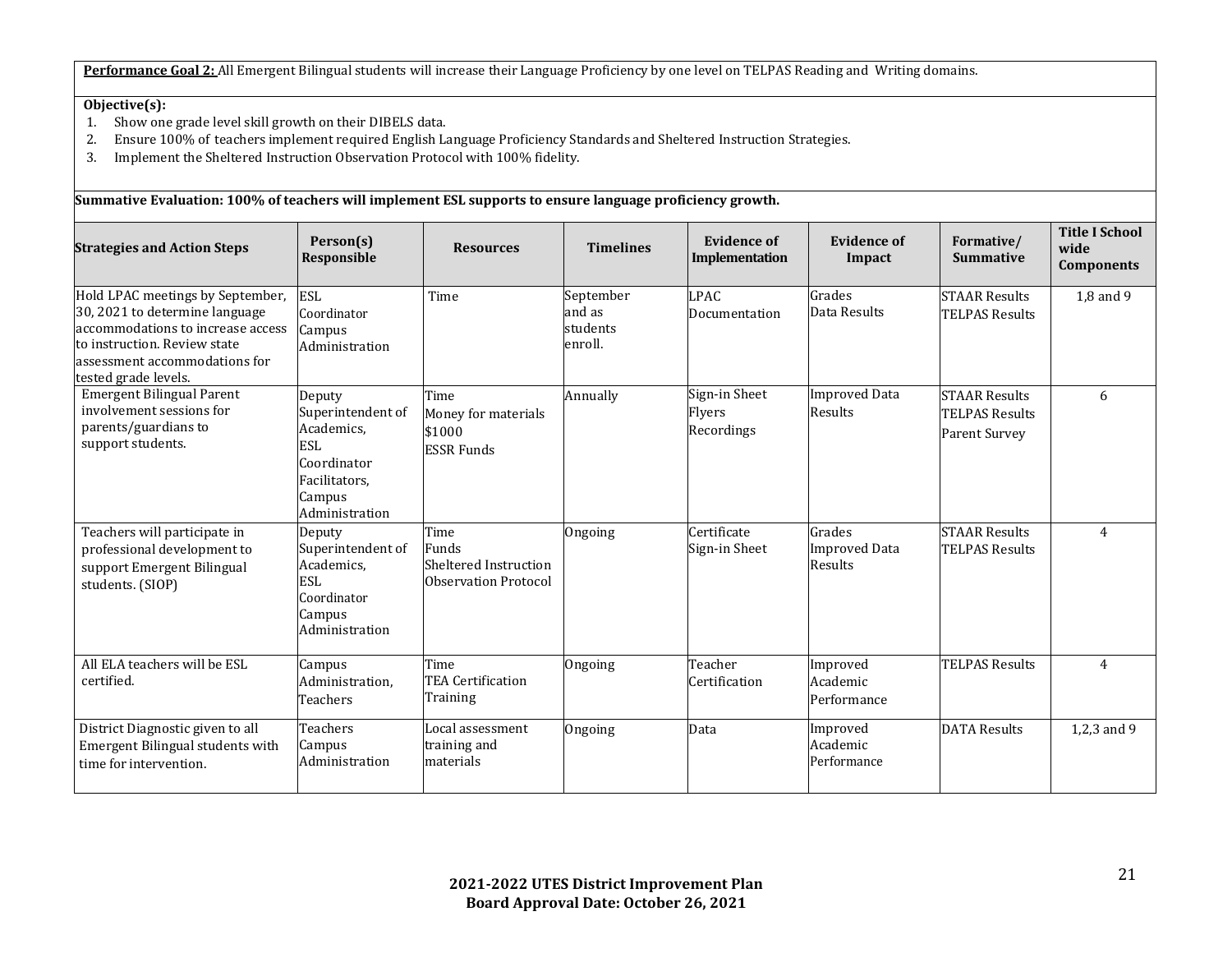| Utilize district instructional online | Campus          | Snap and Read | Ongoing | Usage Reports | Improved Academic  | <b>TELPAS Results</b> | .2.3 and 9 |
|---------------------------------------|-----------------|---------------|---------|---------------|--------------------|-----------------------|------------|
| supports to build language            | Administration, |               |         | Walkthroughs  | <i>Pertormance</i> |                       |            |
| proficiency.                          | Teachers        |               |         |               |                    |                       |            |
|                                       |                 |               |         |               |                    |                       |            |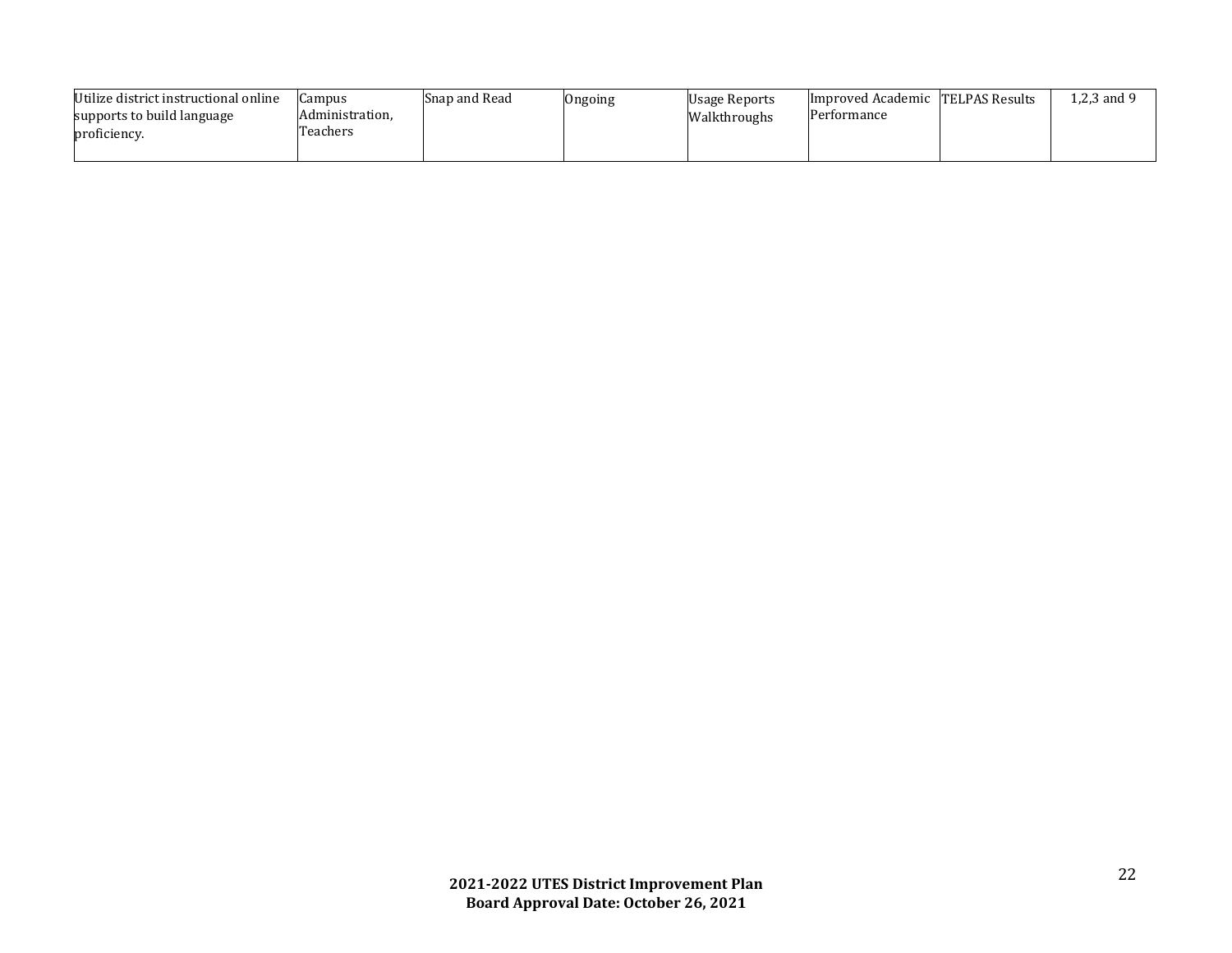**Performance Goal 3:** Recruit, support, and retain high performing teachers.

#### **Objective(s):**

- 1. Implement the teacher incentive allotment designation (House Bill 3) which recognizes and rewards teacherperformance. (Data capture year-Cohort D).
- 2. Continue development and implementation of a professional development plan tied to the observation and feedback cycle.
- 3. Create working conditions that develop and maintain highly performing teachers.

**Summative Evaluation: Campus administration will provide monthly professional development based on campus need to implement district initiatives and SEL to ensure positive teacher retention.**

| <b>Strategies and Action Steps</b>                                                                                           | Person(s)<br>Responsible                                                   | <b>Resources</b>                                               | <b>Timelines</b>                                           | <b>Evidence of</b><br>Implementation                  | <b>Evidence of</b><br>Impact                                                                        | Formative/<br><b>Summative</b>                                  | <b>Title I School</b><br>wide<br><b>Components</b><br>$\text{(Code by } \# \text{)}$ |
|------------------------------------------------------------------------------------------------------------------------------|----------------------------------------------------------------------------|----------------------------------------------------------------|------------------------------------------------------------|-------------------------------------------------------|-----------------------------------------------------------------------------------------------------|-----------------------------------------------------------------|--------------------------------------------------------------------------------------|
| Implement the Teacher Incentive<br>Allotment.                                                                                | Superintendent                                                             | <b>Budget</b><br>Time                                          | September<br>2021-May 2022<br>Data upload<br>November 2022 | Data capture<br>T-TESS data<br>Student growth<br>data | Improved positive<br>teacher retention<br>rate                                                      | Teacher<br>designations<br>approved by TEA<br>and Texas Tech    | 4                                                                                    |
| Provide opportunities for teachers<br>to attend instructional training.                                                      | Campus<br>Administration                                                   | PD Budget<br><b>ESSR Funds</b><br>Substitute<br>Teacher<br>Pay | September<br>2021-July 2022                                | PD certificates                                       | <b>Improved Student</b><br>Academic<br>Performance                                                  | Teacher<br>Evaluations                                          | 4                                                                                    |
| Provide time during principal<br>meetings to collaborate and<br>share suggestions related to<br>teacher retention.           | Superintendent                                                             | PD Budget                                                      | September<br>2021-May 2022                                 | Agenda<br>Sign In Sheets                              | <b>Improved Student</b><br>Academic<br>Performance                                                  | Teacher<br>Evaluations                                          | $\overline{4}$                                                                       |
| Provide teachers with advanced<br>degree and merit-based salary<br>increases in addition to national<br>board certification. | Superintendent                                                             | PD Budget<br>Salary Study                                      | Ongoing                                                    | PD certificates                                       | <b>Improved Student</b><br>Academic<br>Performance                                                  | Teacher<br>Evaluations                                          | $\overline{4}$                                                                       |
| Provide access to attend training<br>opportunities in trauma invested<br>strategies.                                         | Campus<br>Administration<br><b>SEL Coordinator</b><br>School Social Worker | Time<br><b>ESSR Funds</b>                                      | September<br>2021-May 2022                                 | PD Certificates                                       | Improved<br>instruction,<br>Less<br>discipline<br>referrals,<br>Decrease in<br>class<br>disruptions | Teacher<br>Evaluations,<br>Student<br>discipline<br>information | $\overline{4}$                                                                       |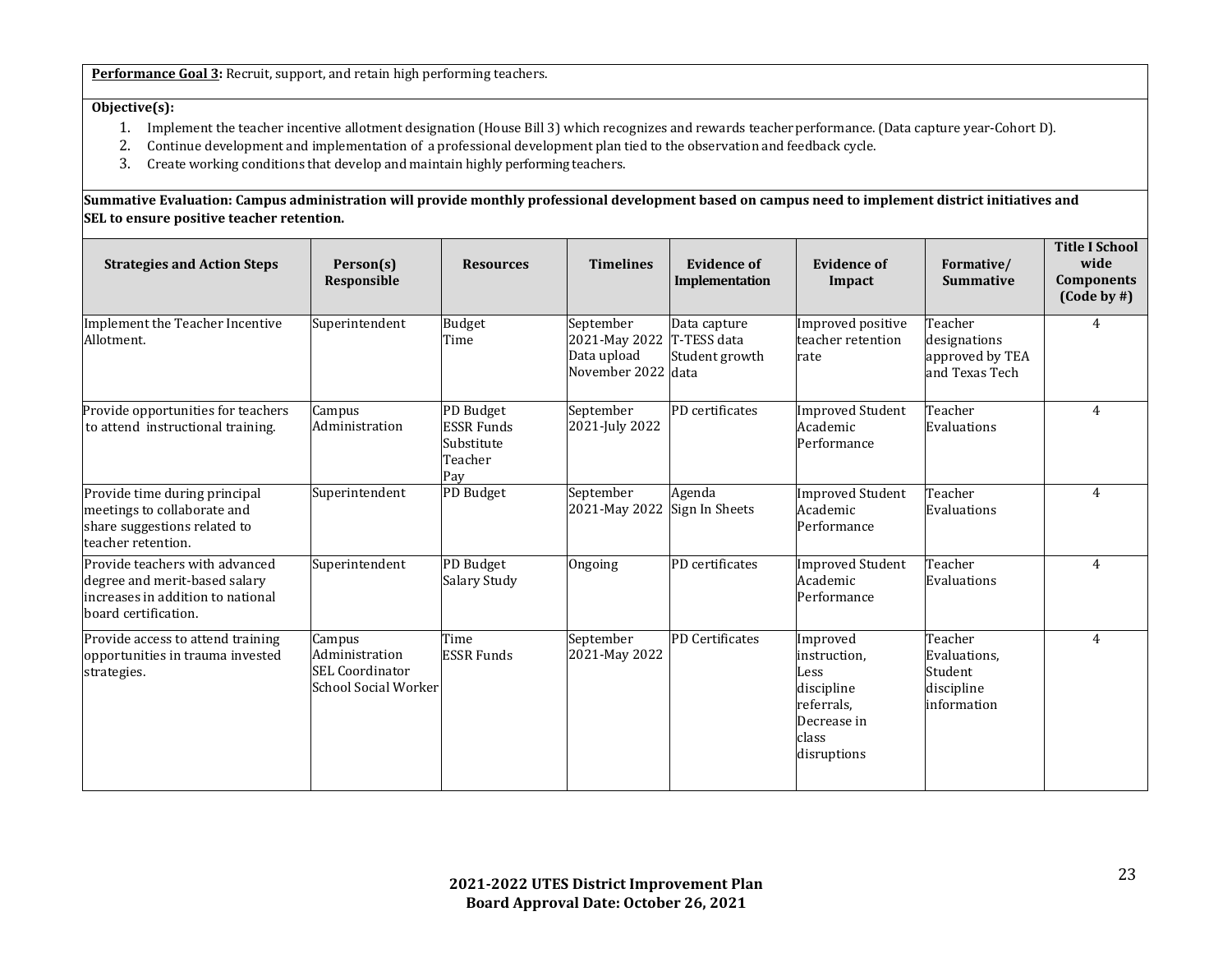| Continue the teacher evaluation | Superintendent    | <b>PD</b> Budget | <b>September</b> | PD certificates | Improved Student | Teacher     |  |
|---------------------------------|-------------------|------------------|------------------|-----------------|------------------|-------------|--|
| system using the Texas Teacher  | Deputy            | Time             | 2021-May 2022    |                 | Academic         | Evaluations |  |
| Evaluation Support System.      | Superintendent of |                  |                  |                 | Performance      |             |  |
|                                 | Academics,        |                  |                  |                 |                  |             |  |
|                                 | Campus            |                  |                  |                 |                  |             |  |
|                                 | Administration    |                  |                  |                 |                  |             |  |
|                                 |                   |                  |                  |                 |                  |             |  |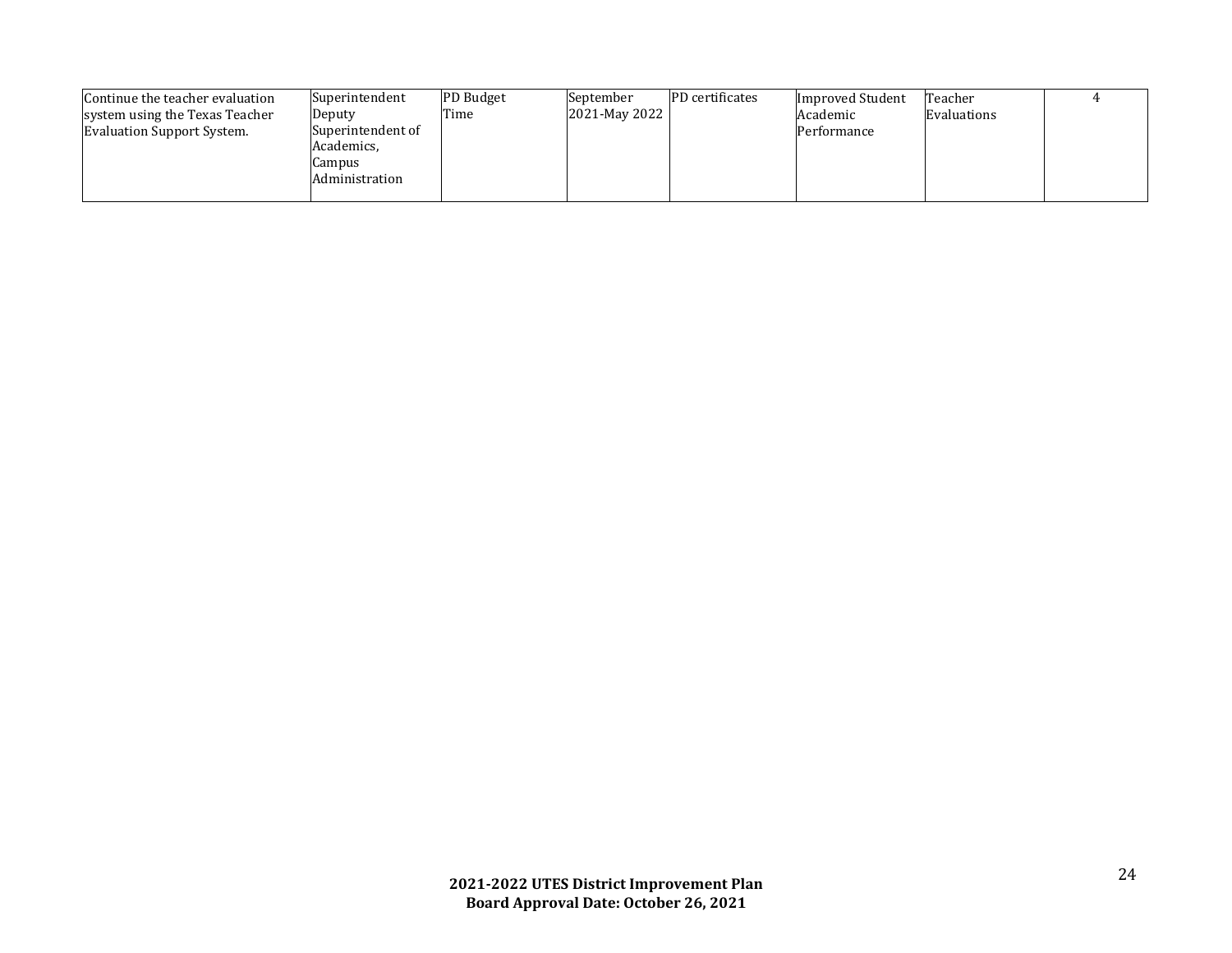**Performance Goal 4:** All students will be educated in a safe and supportive learning environment.

**Objective(s):**

- 1. Develop and implement a Safe Return to In Person Instructional Plan.
- 2. Implement a COVID-19 testing plan.
- 3. Increase school safety through use of behavior threat assessments.
- 4. Increase school safety satisfaction on surveys.
- 5. Improve school culture and climate.

**Summative Evaluation: 80% of stakeholders (parents, students, teachers) through district surveys will strongly agree that UTES is a safe and supportive learning environment.**

| <b>Strategies and Action Steps</b>                                                                   | Person(s)<br>Responsible                                                                        | <b>Resources</b>                                                                               | <b>Timelines</b>                   | <b>Evidence of</b><br>Implementation                                                      | <b>Evidence of</b><br>Impact                             | Formative/<br><b>Summative</b>                       | <b>Title I School</b><br>wide<br><b>Components</b> |
|------------------------------------------------------------------------------------------------------|-------------------------------------------------------------------------------------------------|------------------------------------------------------------------------------------------------|------------------------------------|-------------------------------------------------------------------------------------------|----------------------------------------------------------|------------------------------------------------------|----------------------------------------------------|
| Develop and implement a Safe Return<br>to In Person Instruction Plan for Fall<br>2021.               | Superintendent                                                                                  | Time<br><b>Budget</b>                                                                          | August, 2021                       | Safe Return<br>to In Person<br>Instruction<br>Protocols                                   | Attendance data<br>Enrollment<br>$COVID-19$<br>Dashboard | Climate<br>Survey                                    | 10                                                 |
| All students and staff have access to<br>COVID-19 testing program.                                   | Superintendent,<br>Assistant<br>Superintendent of<br>Operations,<br><b>School Nurse</b>         | Time<br><b>Budget</b><br>COVID-19 test kits<br>Safe Return to In<br>Person School<br>Protocols | August, 2021-<br>ongoing           | Testing<br>protocol<br>data.                                                              | COVID-19<br>infection rates.<br>$COVID-19$<br>Dashboard  | Student and<br>staff<br>infection<br>data,<br>Survey | 10                                                 |
| Collect data to monitor compliance with<br>behavior threat assessment process.                       | Assistant<br>Superintendent of<br><b>Operations</b><br>Campus Administration<br><b>Teachers</b> | S.B. 11, Threat<br>Assessment tool<br>(TxSSC)                                                  | September 2021-<br><b>May 2022</b> | Decrease in<br>discipline<br>referrals and<br>classroom<br>Removals.<br>Increased safety. | Data tracking from Behavior<br>Skyward                   | Threat<br>Assessment<br>Tracker                      | 10                                                 |
| Collaborate with SEL Coordinator and<br>School Social Worker to implement TBRI<br>in all classrooms. | Principal, Teachers,<br><b>SEL Coordinator</b><br>School Social<br>Worker                       | TBRI resources and<br>PD                                                                       | September 2021-<br>May 2022        | Decrease in<br>discipline<br>referrals.<br>Surveys<br>report<br>increased<br>safety.      | Campus<br>walkthrough                                    | Climate Survey                                       | 2 and 10                                           |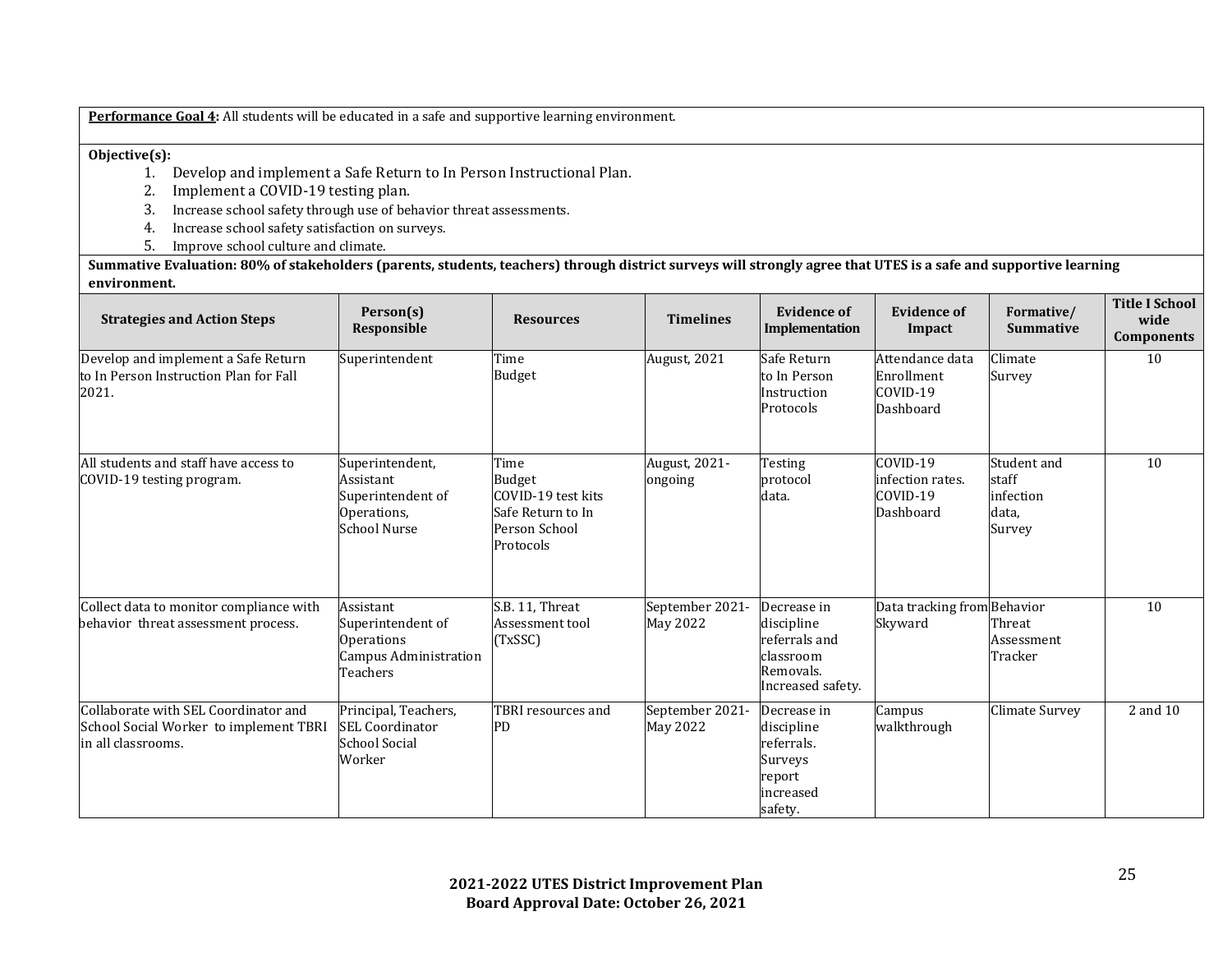| Incorporate character education and<br>social and emotional learning training<br>into the daily curriculum. | Principal, Teachers,<br><b>SEL Coordinator</b><br> School Social <br>Worker | SEL resources<br>TEKS<br>Lesson Plans<br>Conscious Discipline<br><b>Expect Respect</b><br>Curriculum | August 2021-May<br>2022 | Improved school<br>climate and<br>culture         | Campus<br>walkthrough                                      | <b>Climate Survey</b>                             | 2 and 10     |
|-------------------------------------------------------------------------------------------------------------|-----------------------------------------------------------------------------|------------------------------------------------------------------------------------------------------|-------------------------|---------------------------------------------------|------------------------------------------------------------|---------------------------------------------------|--------------|
| Send out district survey and collect<br>data on school culture                                              | Superintendent<br>Campus<br>Administration                                  | Time                                                                                                 | April, 2022             | Data from the<br>surveys                          | Increased sense of Climate Survey<br>safety on campus.     |                                                   | <sub>b</sub> |
| Distribute student surveys at the<br>end of school year.                                                    | Superintendent<br>Campus<br>Administration<br>ISEL Coordinator              | Survey                                                                                               | May, 2022               | Data from the<br>surveys                          | <b>Feedback</b> from<br>students influence<br>campus plans | Climate Survey                                    | <sub>b</sub> |
| Revise the Multi-hazard Emergency<br>Operations Plan                                                        | School Safety &<br><b>Security Committee</b>                                | 20-21 SY MEOP,<br>S.B. 11, resources from<br>TxSSC                                                   | September,<br>2021      | Safety drills<br>conducted<br>land<br>documented. | Student and staff<br>are aware of<br>safety protocols      | Students/Staff<br>demonstrate<br>safety protocols | 6            |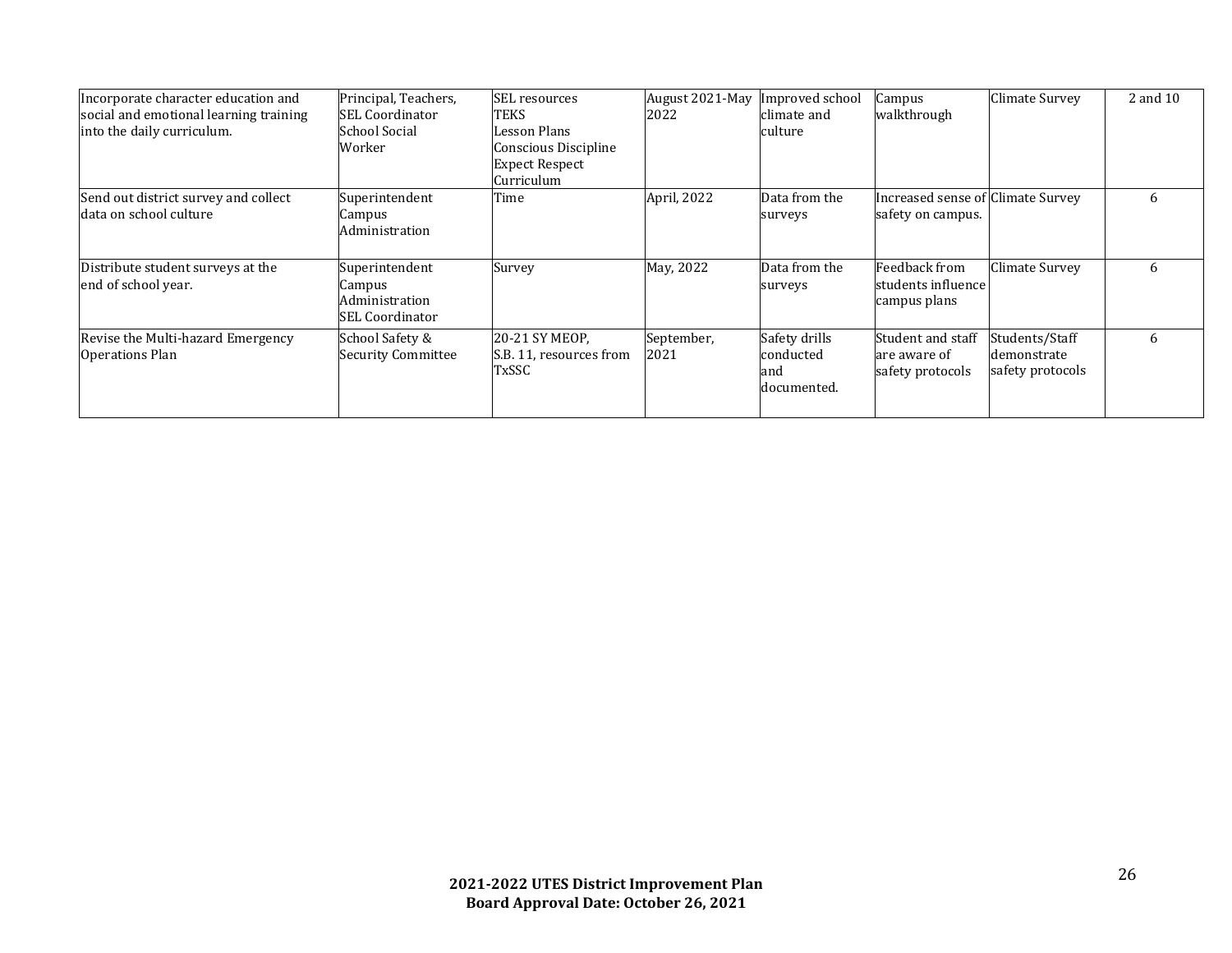**Performance Goal 5:** All parents/guardians/stakeholders are provided opportunities to be involved and make decisions.

#### **Objective(s):**

- 1. Take steps to increase school and district-communication.<br>2. Conduct organizational health surveys.
- 2. Conduct organizational health surveys.<br>3. Provide Opportunities for parents to pa
- Provide Opportunities for parents to participate in school.

**Summative Evaluation: 80% of parents through district surveys will strongly agree that UTES is a collaborative partner. Strategies and Action Steps Person(s) Person(s) Responsible Responsible Resources Timelines Evidence of Responsible Resources Evidence Evidence** of **Implementation Evidence of Impact Formative/ Summative Title I School wide Components** Send out District newsletter at least 8 times a year in English and Spanish to include a reopening plan for inperson learning. Superintendent **Office** Time August 2021-May 2022 Surveys evaluating communication system Positive Survey Results EOY Survey District Communication 6 Distribute Parent Handbook, UTES Parent-Community Compact, Student Code of Conduct to all stakeholders. Campus Administration Time and Copies Digital September 2022 Copies of each document – receipt signatures Increased parent involvement Parent satisfaction survey 6 Provide on- demand translation for meetings with parent entities. Campus Administration Cost **Ongoing** Translations at meetings Increased parent involvement Parent satisfaction survey 6 Hold open house for students to showcase schoolwork. Campus Administration Teachers Time October 2021-May 2022 Agendas and sign in sheets Increased parent involvement Parent satisfaction survey 6 Create workshops for parents, surrogates, and guardians to include communication skills, anger management, special education information, homework completion tips, instructional strategies. Campus Administration School Social Worker Time PD Budget \$2500 ESSR Funds September 2021- May 2022 Agendas and sign –in sheets Increased parent involvement Parent satisfaction survey 6 Send out district survey and collect data on school culture (parents and students). Superintendent Campus Administration SEL Coordinator School Social Worker Time **April, 2022** Data from the surveys Increased parent involvement Parent satisfaction survey 6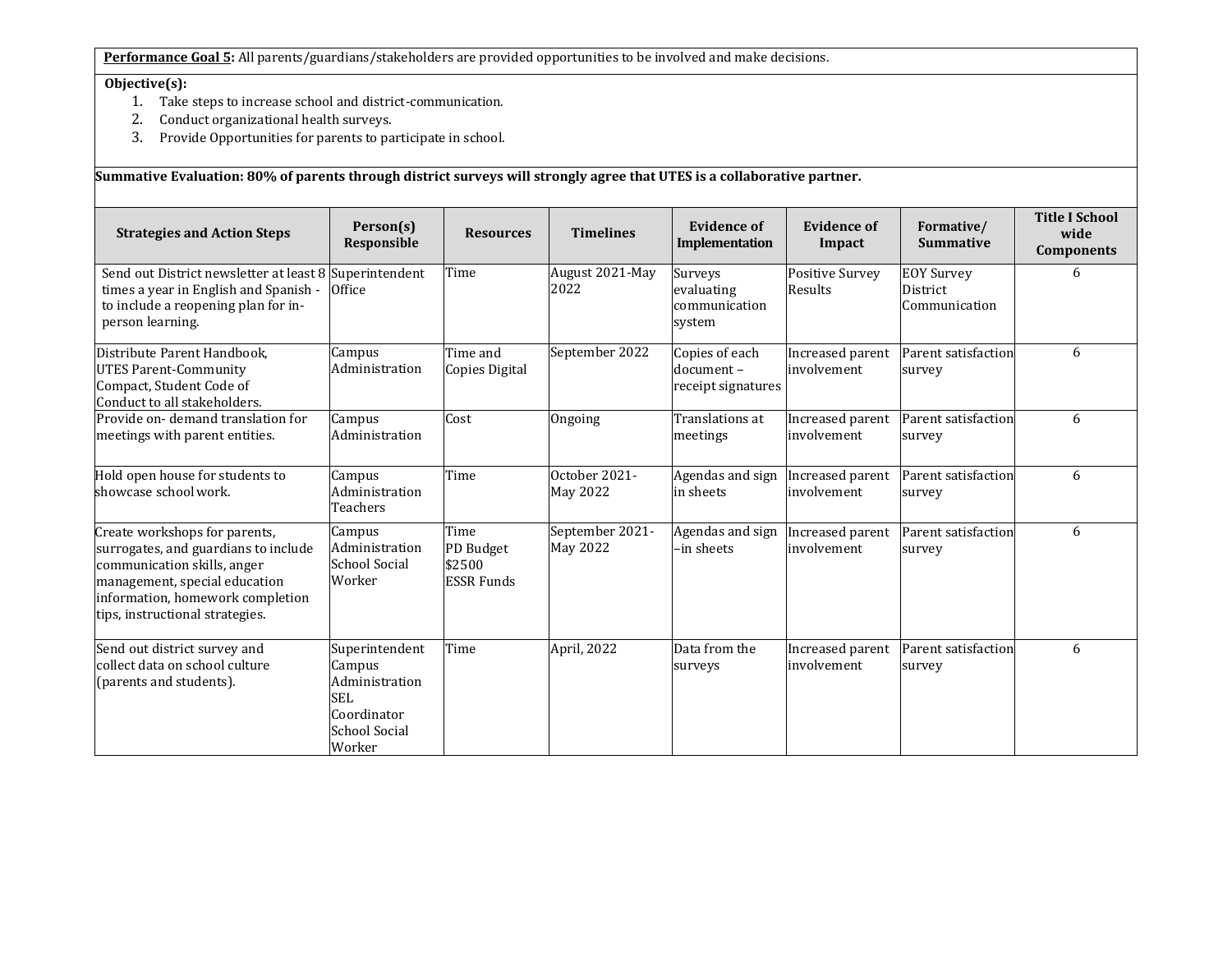| Provide a parent meeting to       | Jampus         | Time | January, 2022 | Agendas & |              | Increased parent Parent satisfaction |  |
|-----------------------------------|----------------|------|---------------|-----------|--------------|--------------------------------------|--|
| explain State Academic Standards  | Administration |      |               | Sign-in-  | linvolvement | Isurvey                              |  |
| on how to work with the school on |                |      |               | sheets    |              |                                      |  |
| improving their child's academic  |                |      |               |           |              |                                      |  |
| lachievement.                     |                |      |               |           |              |                                      |  |